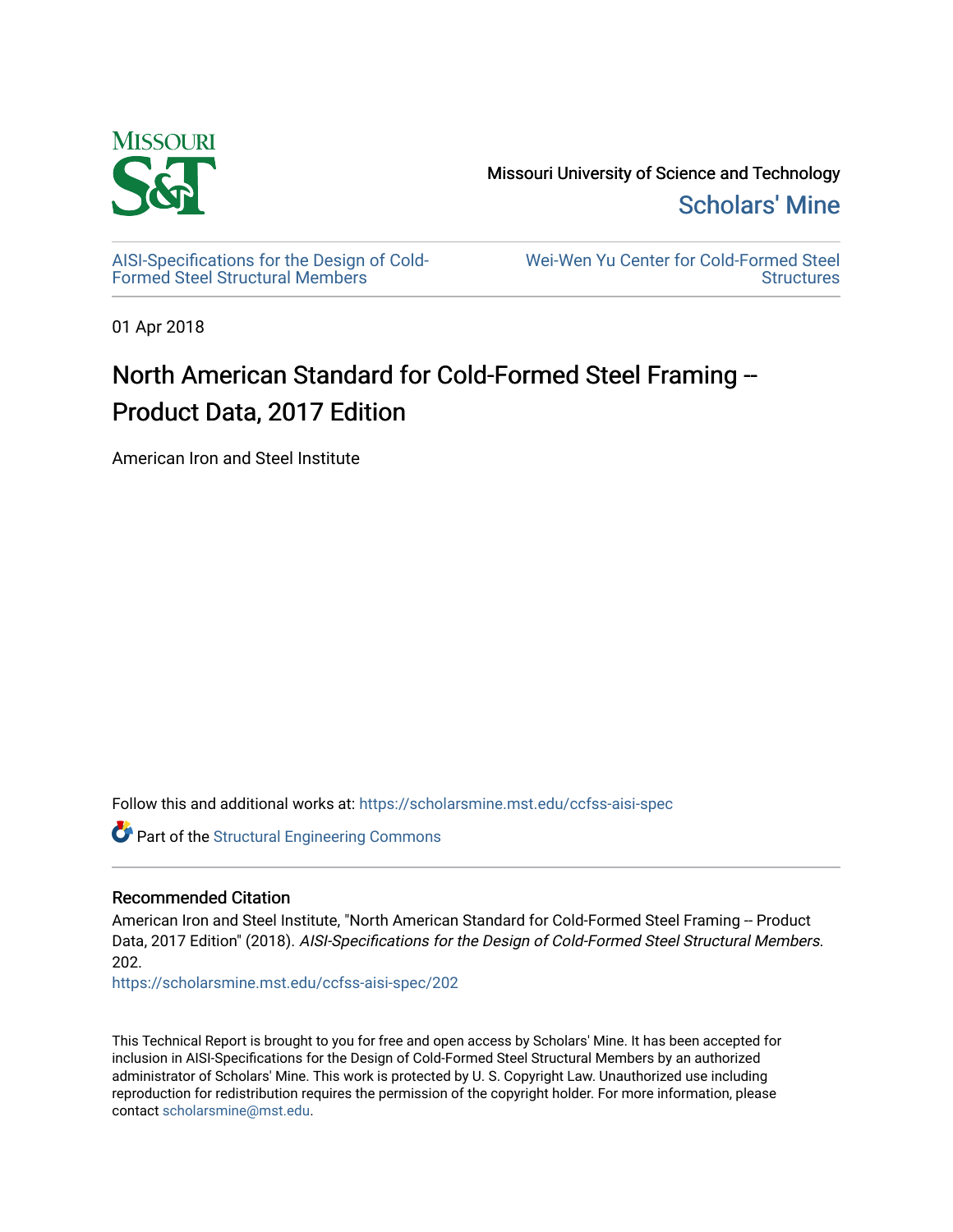

AISI S201-17



# **AISI** STANDARD

# North American Standard for

Cold-Formed Steel Framing –

Product Data

2017 Edition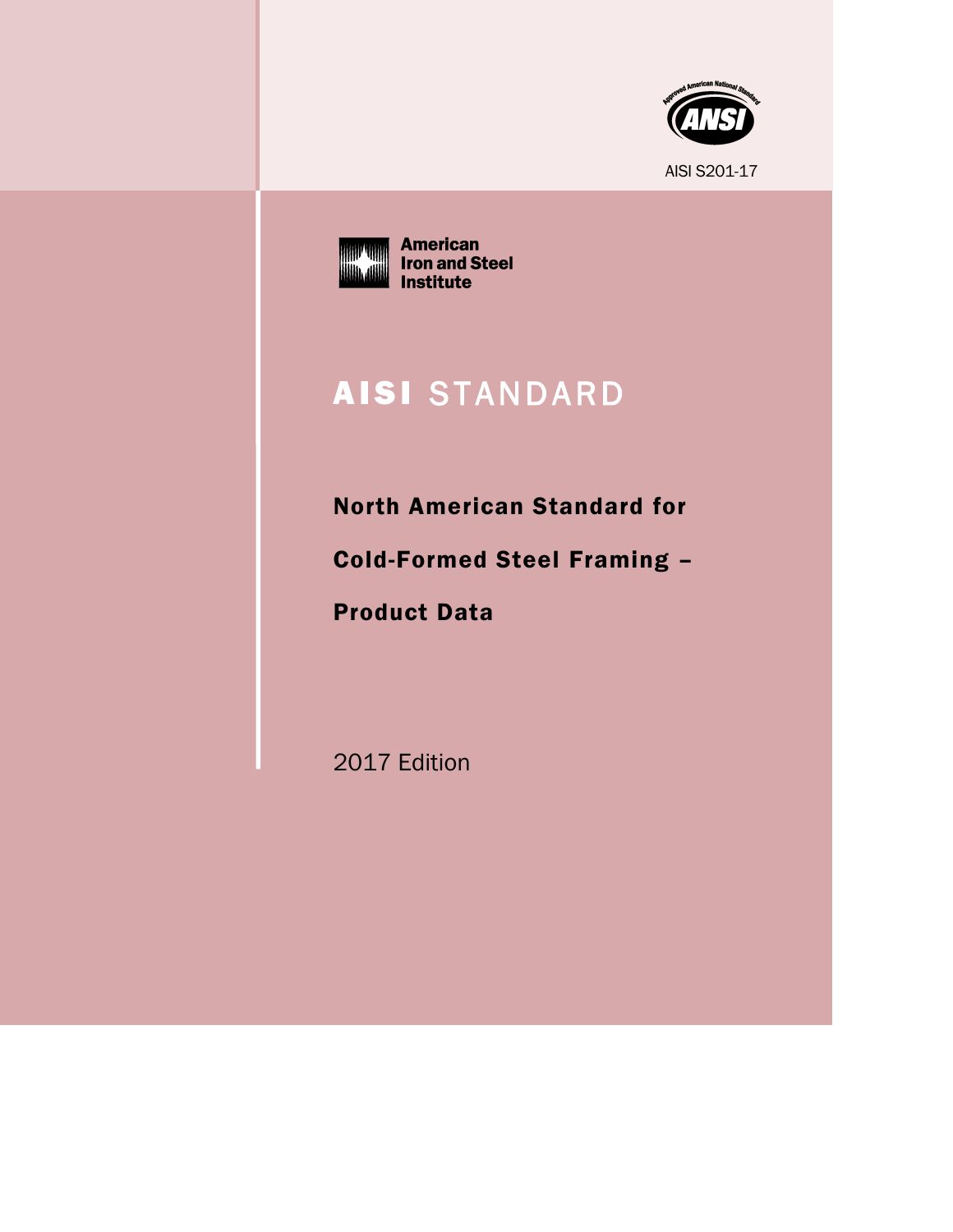

AISI S201-17



# AISI STANDARD

North American Standard for

Cold-Formed Steel Framing —

Product Data

2017 Edition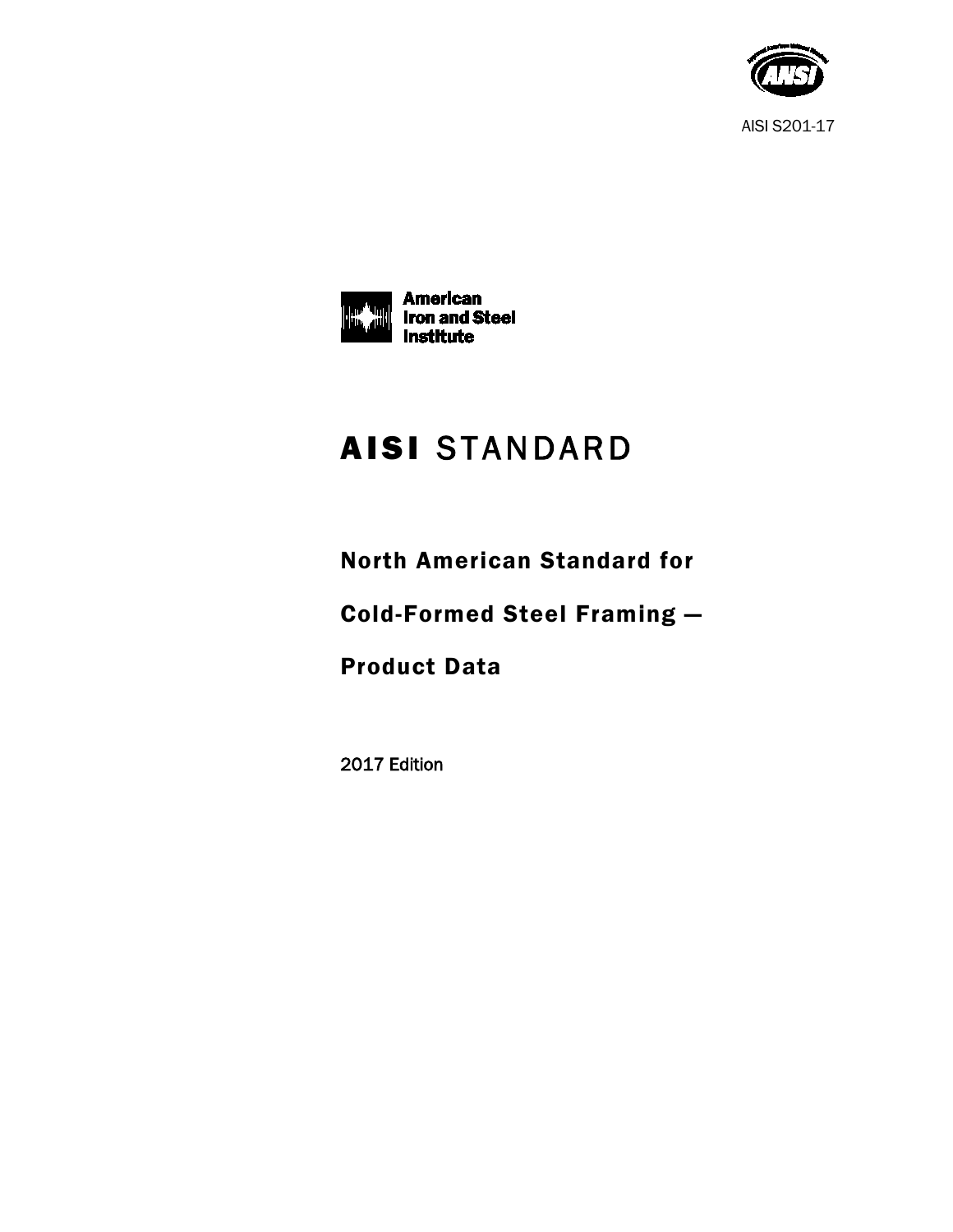### DISCLAIMER

<span id="page-3-0"></span>The material contained herein has been developed by the American Iron and Steel Institute (AISI) Committee on Framing Standards. The Committee has made a diligent effort to present accurate, reliable, and useful information on cold-formed steel framing design and installation. The Committee acknowledges and is grateful for the contributions of the numerous researchers, engineers, and others who have contributed to the body of knowledge on the subject. Specific references are included in the *Commentary*.

With anticipated improvements in understanding of the behavior of *cold-formed steel* framing and the continuing development of new technology, this material will become dated. It is anticipated that AISI will publish updates of this material as new information becomes available, but this cannot be guaranteed.

The materials set forth herein are for general purposes only. They are not a substitute for competent professional advice. Application of this information to a specific project should be reviewed by a design professional. Indeed, in many jurisdictions, such review is required by law. Anyone making use of the information set forth herein does so at their own risk and assumes any and all liability arising therefrom.

1st Printing – April 2018

Copyright American Iron and Steel Institute 2018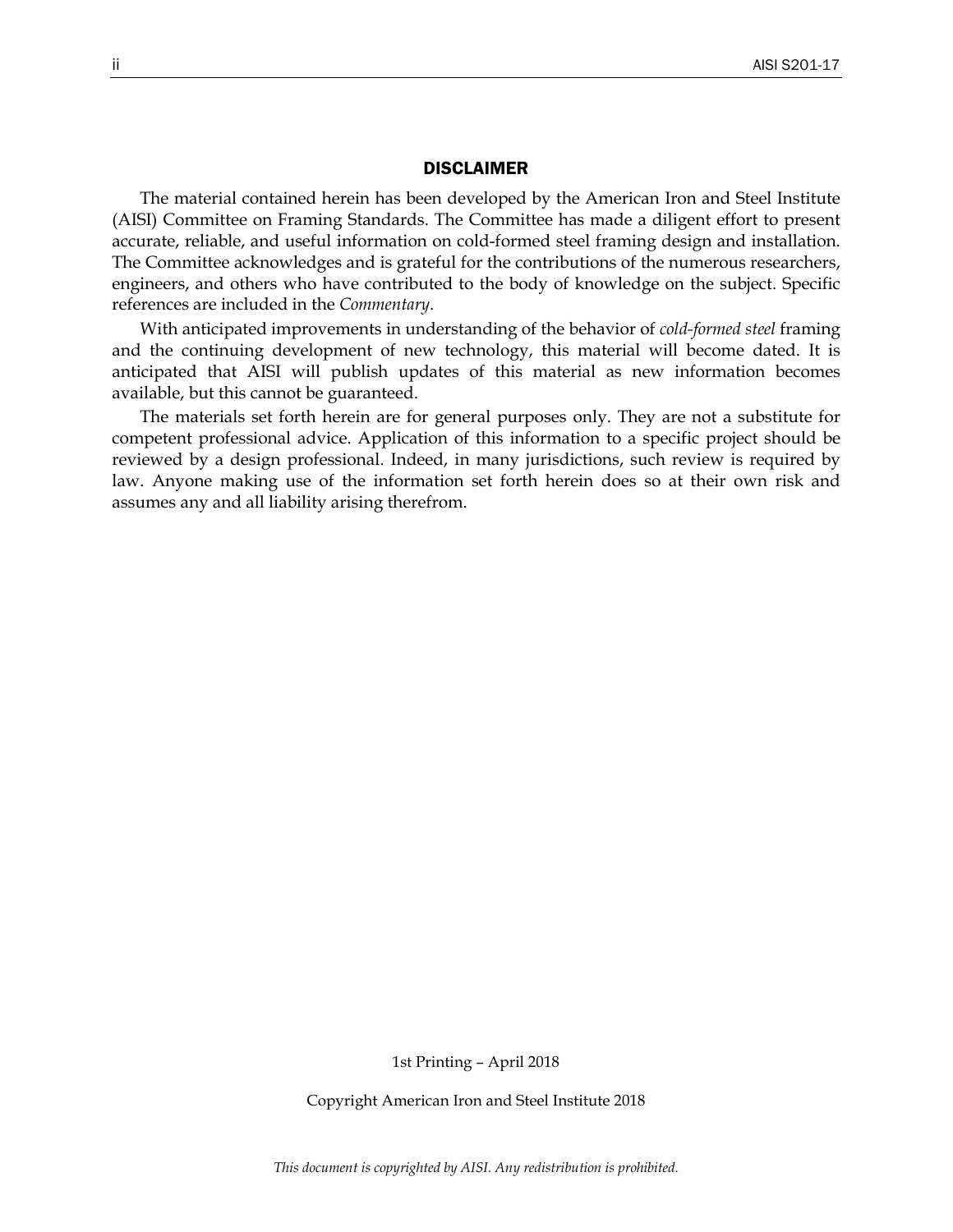#### PREFACE

<span id="page-4-0"></span>The American Iron and Steel Institute Committee on Framing Standards has developed AISI S201, *North American Standard for Cold-Formed Steel Framing – Product Data*, to standardize requirements for *cold-formed steel* framing products. This standard is intended to establish and encourage the production and use of standardized products in the United States, Canada and Mexico. This edition supersedes the previous edition, designated as AISI S201-2012.

Since this standard is intended for use in Canada, Mexico and the United States, it was necessary to develop a format that would allow for provisions particular to each country. This resulted in a main document, Chapters A through D, and one country-specific appendix applicable only to Canada. No technical differences are intended between the provisions in Appendix A and the main body of the standard. Appendix A is intended to represent a subset of the broader range of standard products offered in the United States and Mexico.

The Committee acknowledges and is grateful for the contributions of the numerous engineers, researchers, producers and others who have contributed to the body of knowledge on the subjects. The Committee wishes to also express its appreciation for the support of the Canadian Sheet Steel Building Institute.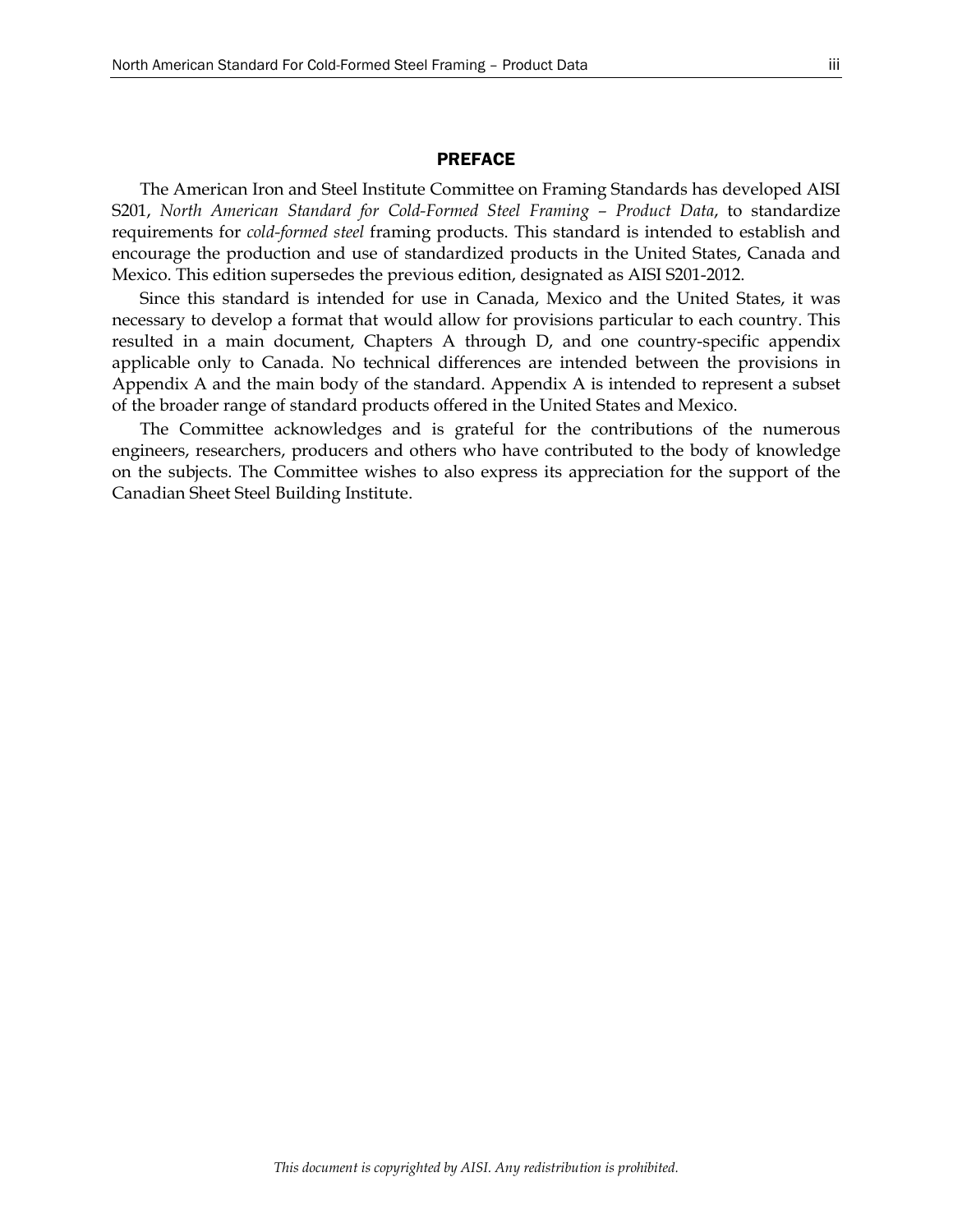# AISI COMMITTEE ON FRAMING STANDARDS

<span id="page-5-0"></span>

| Roger LaBoube, Chairman  | Wei-Wen Yu Center for Cold-Formed Steel Structures   |
|--------------------------|------------------------------------------------------|
| Steve Fox, Vice Chairman | Canadian Sheet Steel Building Institute              |
| Helen Chen, Secretary    | American Iron and Steel Institute                    |
| Don Allen                | <b>Super Stud Building Products</b>                  |
| <b>Bill Babich</b>       | Alpine TrusSteel                                     |
| <b>Brad Cameron</b>      | Power Steel & Wire, Inc.                             |
| Randy Daudet             | Simpson Strong-Tie                                   |
| Jim DesLaurier           | Certified Steel Stud Association                     |
| Nader Elhajj             | FrameCAD Solutions                                   |
| Pat Ford                 | <b>Steel Framing Industry Association</b>            |
| <b>Rick Haws</b>         | Nucor Buildings Group                                |
| Danielle Jacobs          | National Council of Structural Engineers Association |
| Jeff Klaiman             | <b>ADTEK Engineers</b>                               |
| Rob Madsen               | Supreme Steel Framing System Association             |
| Cris Moen                | NBM Technologies, Inc.                               |
| J.R. Ubejd Mujagic       | <b>Structural Engineering Consultant</b>             |
| Kenneth Pagano           | Scosta Corporation                                   |
| Mike Pellock             | Aegis Metal Framing                                  |
| Nabil Rahman             | The Steel Network                                    |
| Greg Ralph               | <b>ClarkDietrich Building Systems</b>                |
| <b>Ben Schafer</b>       | Johns Hopkins University                             |
| Michael Schmeida         | <b>Gypsum Association</b>                            |
| Fernando Sesma           | California Expanded Metal Products                   |
| Tom Sputo                | Steel Deck Institute                                 |
| <b>Sutton Stephens</b>   | Pacific Northwest Engineering, Inc.                  |
| Chia-Ming Uang           | University of California, San Diego                  |
| <b>Brandon Wahl</b>      | 360 Engineering Group                                |
| <b>Steven Walker</b>     | Light Gauge Steel Engineering Group, Inc.            |
| Robert Warr              | Frameworks Engineering                               |
| Lei Xu                   | University of Waterloo                               |
| Cheng Yu                 | University of North Texas                            |
| Rahim Zadeh              | RAZ Tech, Inc.                                       |
| Ron Ziemian              | <b>Structural Stability Research Council</b>         |
|                          |                                                      |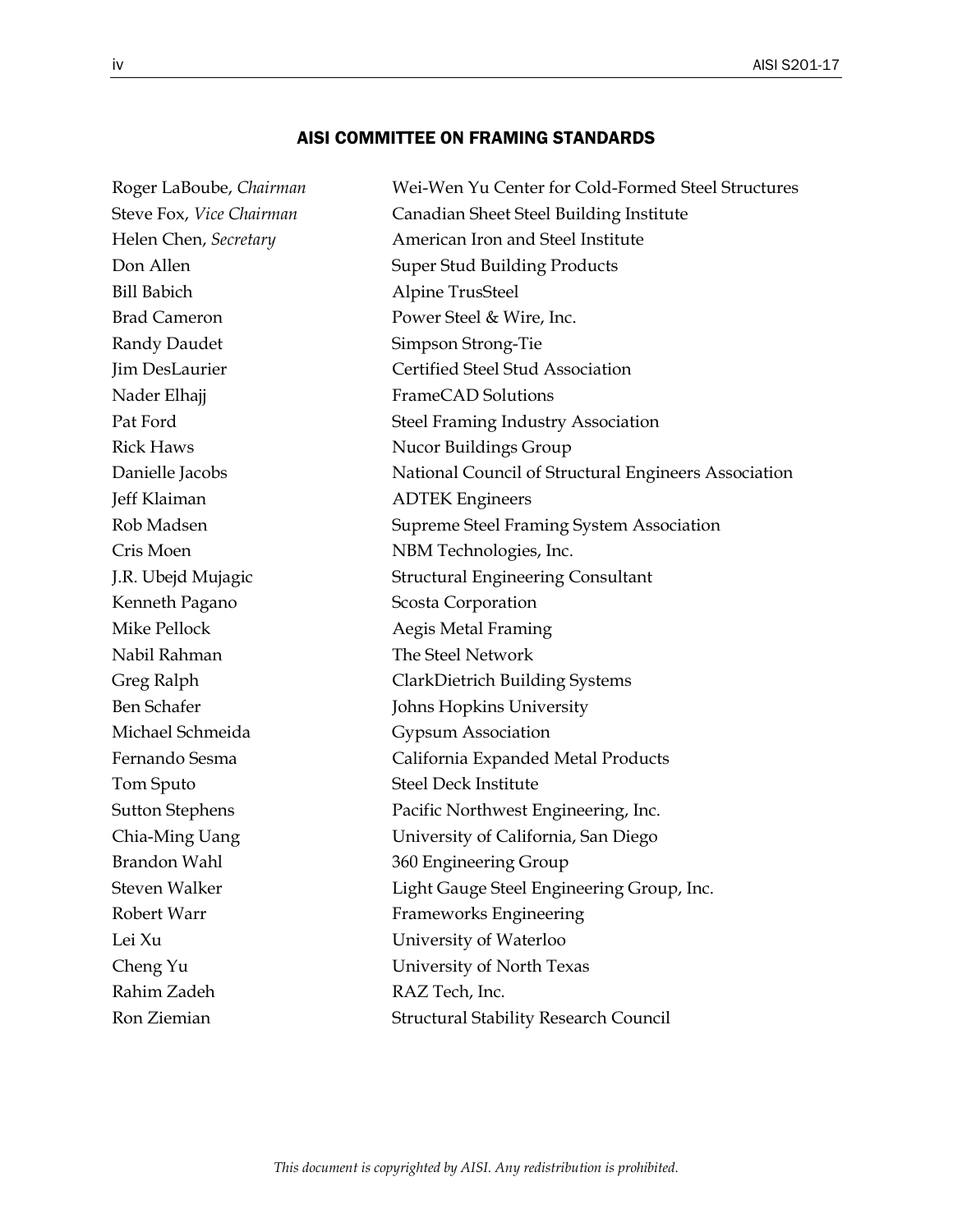# STANDARD PRACTICES SUBCOMMITTEE

<span id="page-6-0"></span>

| Jeff Klaiman, Chairman | <b>ADTEK Engineers</b>                               |
|------------------------|------------------------------------------------------|
| Don Allen              | Super Stud Building Products                         |
| Helen Chen, Secretary  | American Iron and Steel Institute                    |
| <b>Bill Babich</b>     | Alpine TrusSteel                                     |
| Randy Daudet           | Simpson Strong-Tie                                   |
| Jim DesLaurier         | Certified Steel Stud Association                     |
| Nader Elhajj           | FrameCAD Solutions                                   |
| <b>Steve Fox</b>       | Canadian Sheet Steel Building Institute              |
| <b>Steve Fox</b>       | Canadian Sheet Steel Building Institute              |
| <b>Bill Gould</b>      | ICC-Evaluation Service, LLC                          |
| Danielle Jacobes       | National Council of Structural Engineers Association |
| Roger LaBoube          | Wei-Wen Yu Center for Cold-Formed Steel Structures   |
| Stephen Linch          | Telling Industries                                   |
| Rob Madsen             | <b>Supreme Steel Framing System Association</b>      |
| Cris Moen              | NBM Technologies, Inc.                               |
| Kenneth Pagano         | Scosta Corporation                                   |
| Mike Pellock           | Aegis Metal Framing                                  |
| Kara Peterman          | University of Massachusetts Amherst                  |
| Nabil Rahman           | The Steel Network, Inc.                              |
| Greg Ralph             | ClarkDietrich Building Systems                       |
| Michael Schmeida       | <b>Gypsum Association</b>                            |
| Fernando Sesma         | California Expanded Metal Products                   |
| <b>Brandon Wahl</b>    | 360 Engineering Group                                |
| <b>Steven Walker</b>   | Light Gauge Steel Engineering Group, Inc.            |
| Robert Warr            | Frameworks Engineering                               |
| Rahim Zadeh            | RAZ Tech, Inc.                                       |
|                        |                                                      |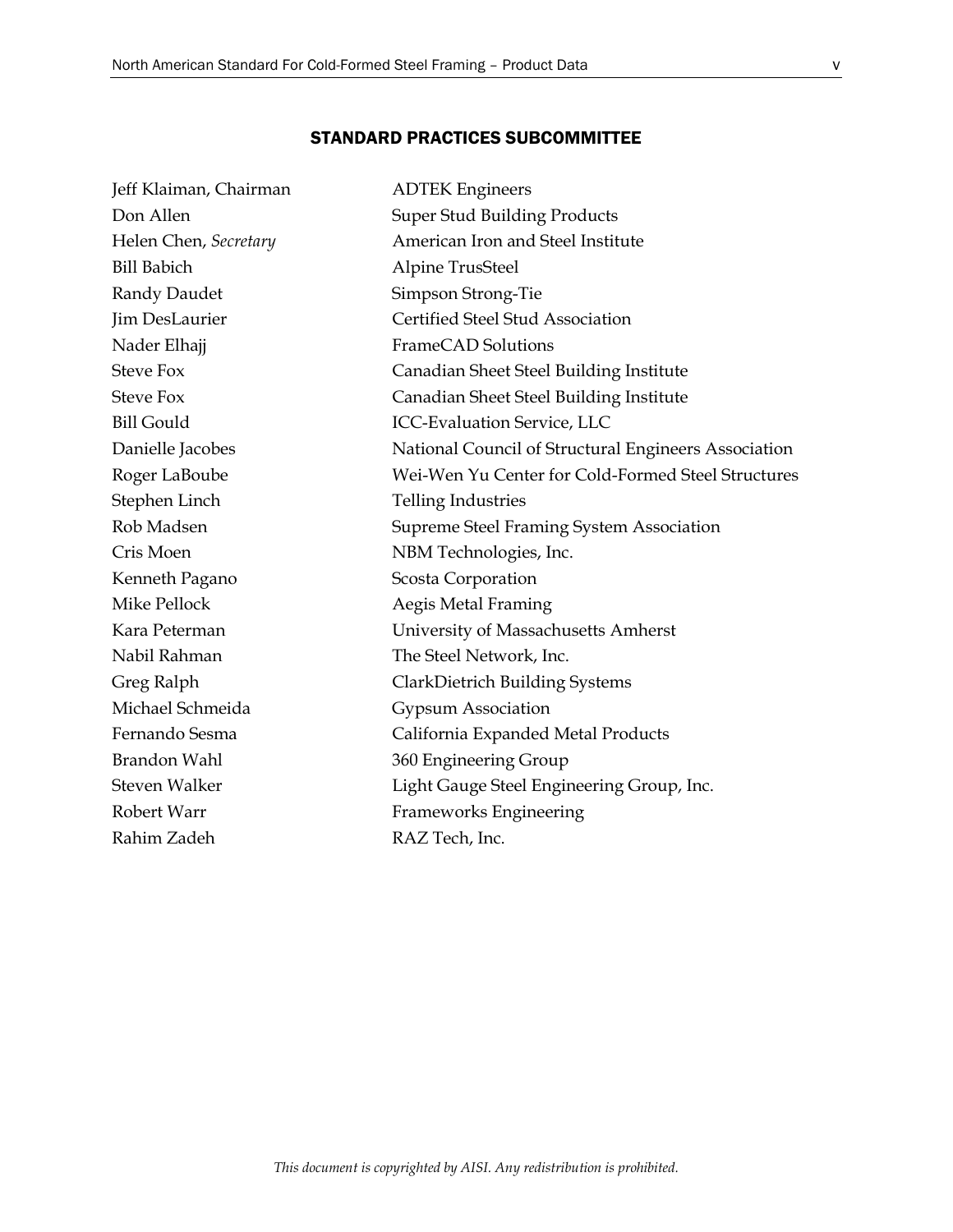This Page is Intentionally Left Blank.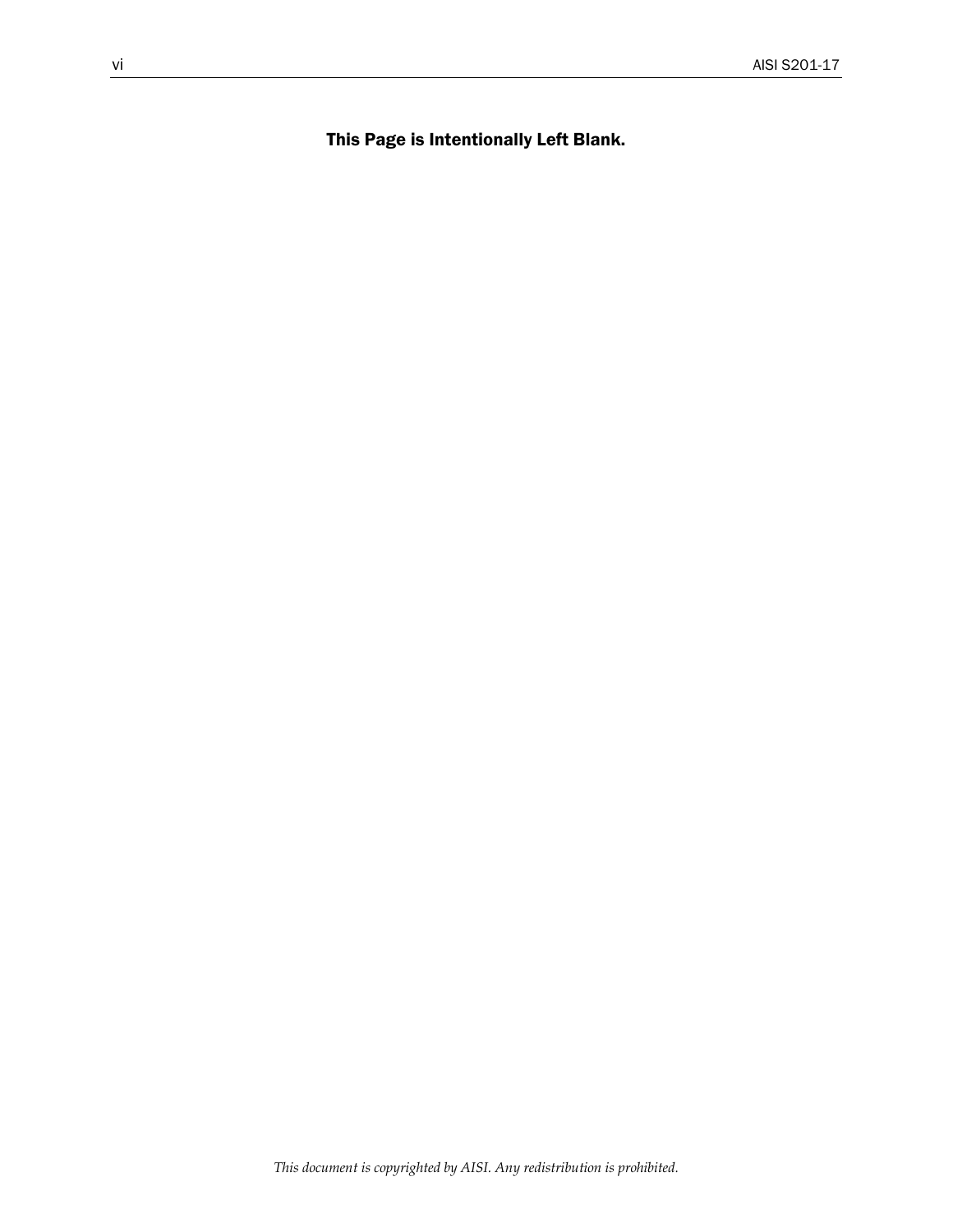### **TABLE OF CONTENTS** NORTH AMERICAN STANDARD FOR COLD-FORMED STEEL FRAMING-**PRODUCT DATA**

| <b>B1</b>      |  |
|----------------|--|
| B2             |  |
| B <sub>3</sub> |  |
|                |  |
|                |  |
|                |  |
|                |  |
|                |  |
| C <sub>5</sub> |  |
|                |  |
|                |  |
|                |  |
|                |  |
|                |  |
|                |  |
|                |  |
| B2             |  |
|                |  |
|                |  |
|                |  |
|                |  |
|                |  |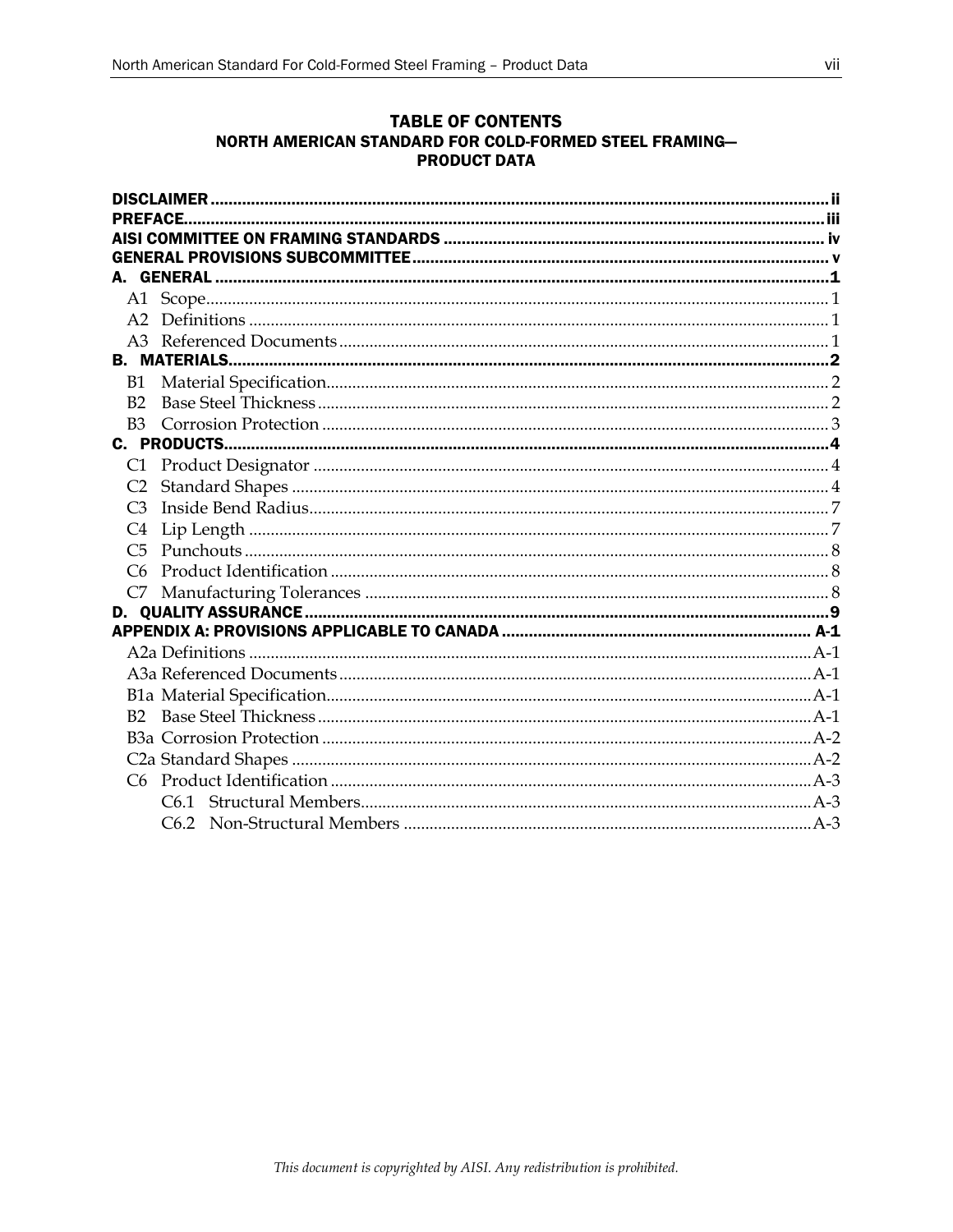This Page is Intentionally Left Blank.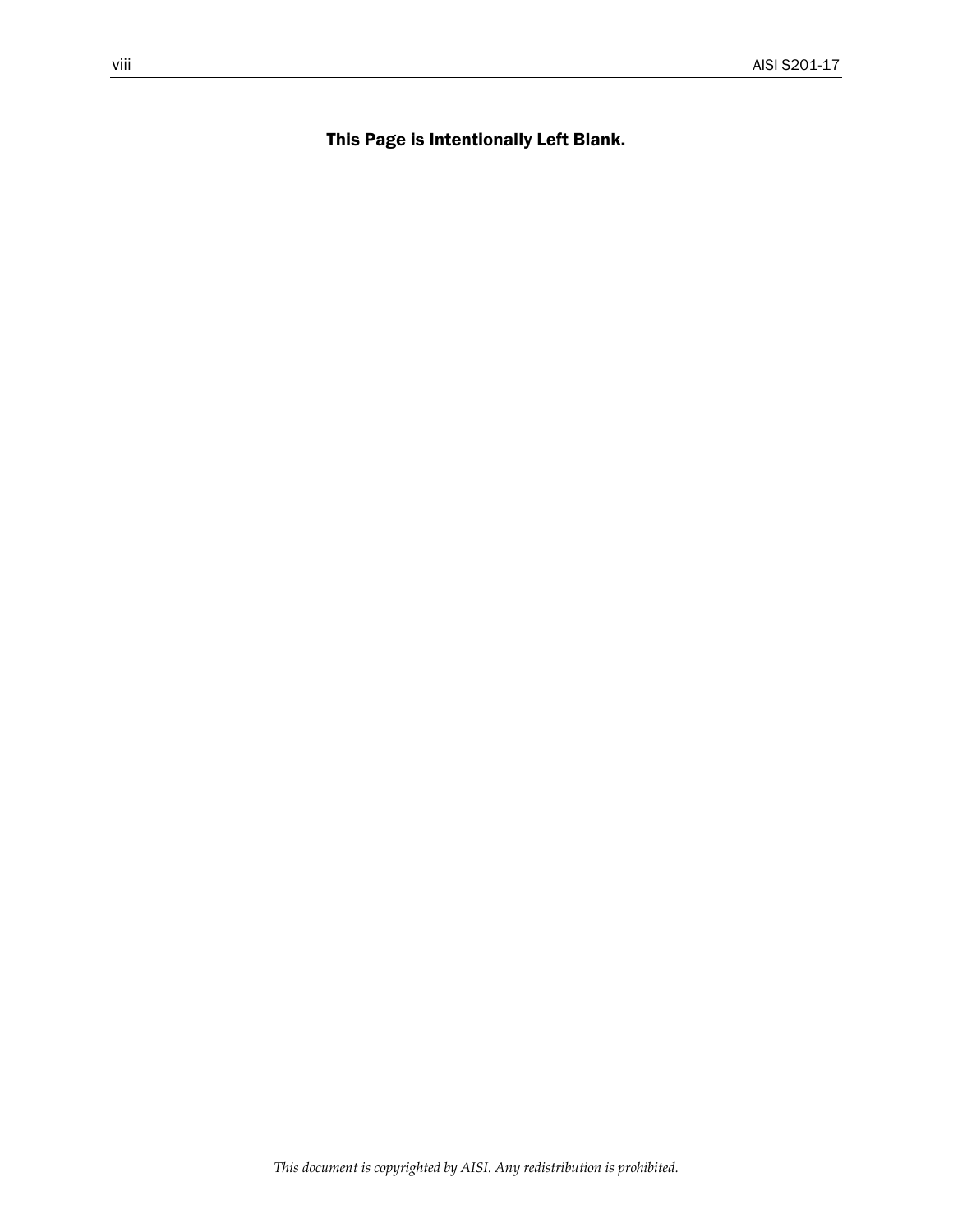### NORTH AMERICAN STANDARD FOR COLD-FORMED STEEL FRAMING— PRODUCT DATA

### <span id="page-10-0"></span>A. GENERAL

### <span id="page-10-1"></span>A1 Scope

This Standard provides criteria, including material and product requirements, for *structural members* and *nonstructural members* utilized in *cold-formed steel light-frame construction*  applications.

The components covered in this standard include *C-shape studs*, *joists*, *track*, U-channels, furring channels and angles.

This Standard shall not preclude the use of other products not meeting the criteria herein, when the other products demonstrate equivalent performance for the intended use to those specified in this standard. Where there is a conflict between this Standard and other reference documents, the requirements contained within this Standard shall govern.

This Standard shall include Sections A through D, and Appendix A, as applicable.

### <span id="page-10-2"></span>A2 Definitions

In this Standard, "shall" is used to express a mandatory requirement, i.e., a provision that the user is obliged to satisfy in order to comply with the Standard. Provisions described as "permitted" are optional, and the election to use such provisions is at the discretion of the user.

Where the terms appear in this Standard in italics, such terms shall have the meaning as defined in AISI S240. Terms included in square brackets are specific to *LSD* terminology. Where a country is indicated in square brackets following the definition, the definition shall apply only in the country indicated. Terms not defined in Section A2 shall have ordinary accepted meaning for the context for which they are intended.

**Note:** See Appendix A for Provisions applicable to Canada.

### <span id="page-10-3"></span>A3 Referenced Documents

The following documents or portions thereof are referenced within this standard and shall be considered part of the requirements of this document.

1. American Iron and Steel Institute, 25 Massachusetts Avenue NW, Suite 800, Washington, DC 20001:

AISI S240-15, *North American Standard for Cold-Formed Steel Structural Framing*

AISI S220-15, *North American Standard for Cold-Formed Steel Framing – Nonstructural Members*

**Note:** See Appendix A for Provisions applicable to Canada.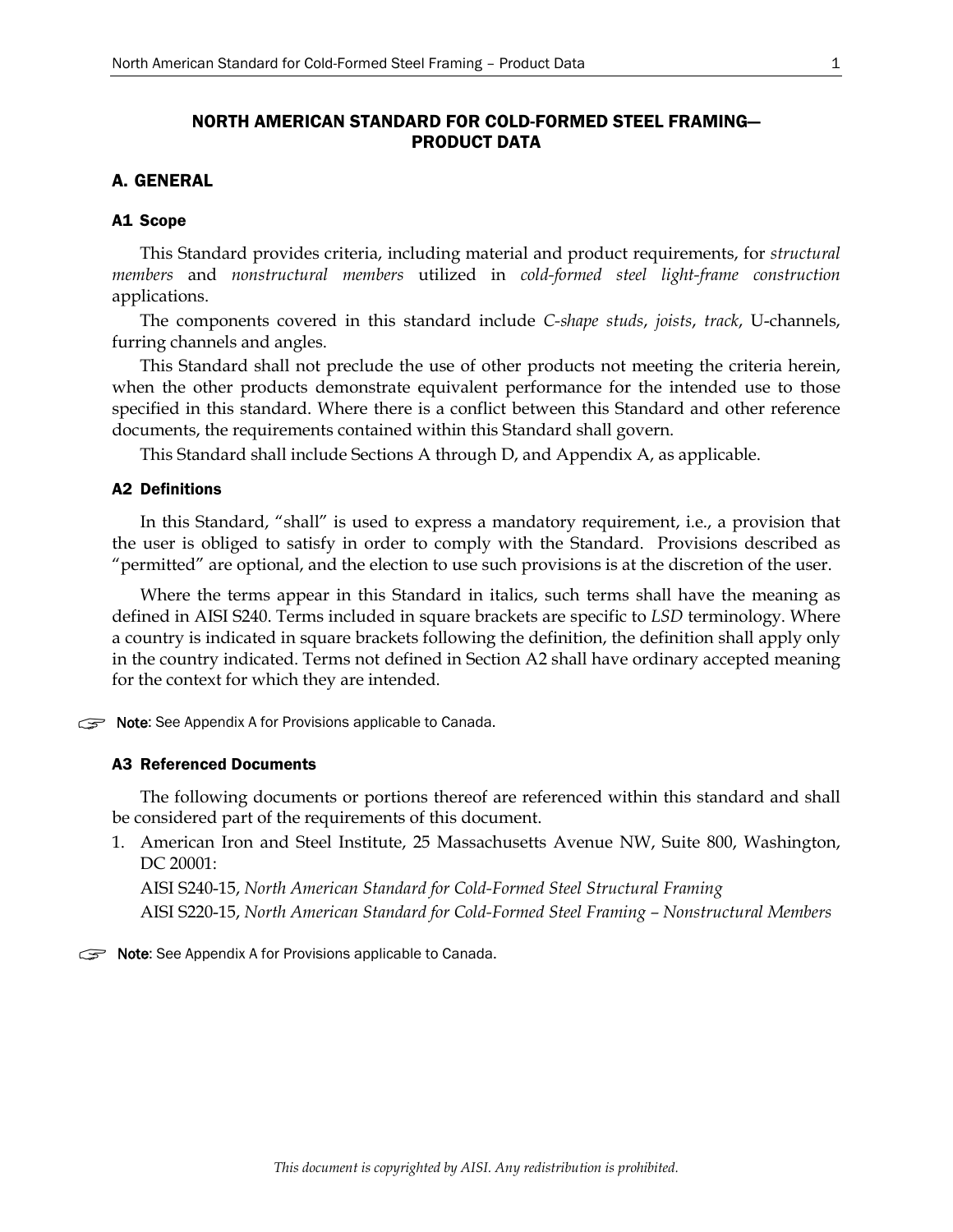### <span id="page-11-1"></span><span id="page-11-0"></span>B1 Material Specification

*Structural members* shall be cold-formed to shape from sheet steel in compliance with the requirements of AISI S240 Section A3. *Nonstructural members* shall be cold-formed to shape from sheet steel in compliance with the requirements of AISI S220 Section A4. *Structural members* shall be limited to Grade 33 [230] and Grade 50 [340]. *Nonstructural members* shall be limited to Grade 33 [230].

**Note:** See Appendix A for Provisions applicable to Canada.

### <span id="page-11-2"></span>B2 Base Steel Thickness

*Structural members* shall be cold-formed to shape from sheet steel with a minimum *base steel thickness* listed in Table B2-1. *Nonstructural* members shall be cold-formed to shape from sheet steel with a minimum base steel thickness listed in Table B2-2. Member thickness shall be referenced to the corresponding *designation thickness*.

Note: See Appendix A for Provisions applicable to Canada.

| Standard Inickness—Structural Members |        |                                        |                  |       |  |  |  |
|---------------------------------------|--------|----------------------------------------|------------------|-------|--|--|--|
| Designation                           |        | Minimum Base Steel<br><b>Thickness</b> | Design Thickness |       |  |  |  |
| <b>Thickness</b>                      | (inch) | (mm)                                   | (inch)           | (mm)  |  |  |  |
| 33                                    | 0.0329 | 0.836                                  | 0.0346           | 0.879 |  |  |  |
| 43                                    | 0.0428 | 1.087                                  | 0.0451           | 1.146 |  |  |  |
| 54                                    | 0.0538 | 1.367                                  | 0.0566           | 1.438 |  |  |  |
| 68                                    | 0.0677 | 1.720                                  | 0.0713           | 1.811 |  |  |  |
| 97                                    | 0.0966 | 2.454                                  | 0.1017           | 2.583 |  |  |  |
| 118                                   | 0.1180 | 2.997                                  | 0.1242           | 3.155 |  |  |  |
|                                       |        |                                        |                  |       |  |  |  |

Table B2-1 Standard Thickness—Structural Members

### Table B2-2 Standard Thickness—Nonstructural Members

| Designation<br><b>Thickness</b> |        | Minimum Base Steel<br><b>Thickness</b> | Design Thickness |       |  |
|---------------------------------|--------|----------------------------------------|------------------|-------|--|
|                                 | (inch) | (mm)                                   | (inch)           | (mm)  |  |
| 18                              | 0.0179 | 0.455                                  | 0.0188           | 0.478 |  |
| 27                              | 0.0269 | 0.683                                  | 0.0283           | 0.719 |  |
| 30                              | 0.0296 | 0.752                                  | 0.0312           | 0.792 |  |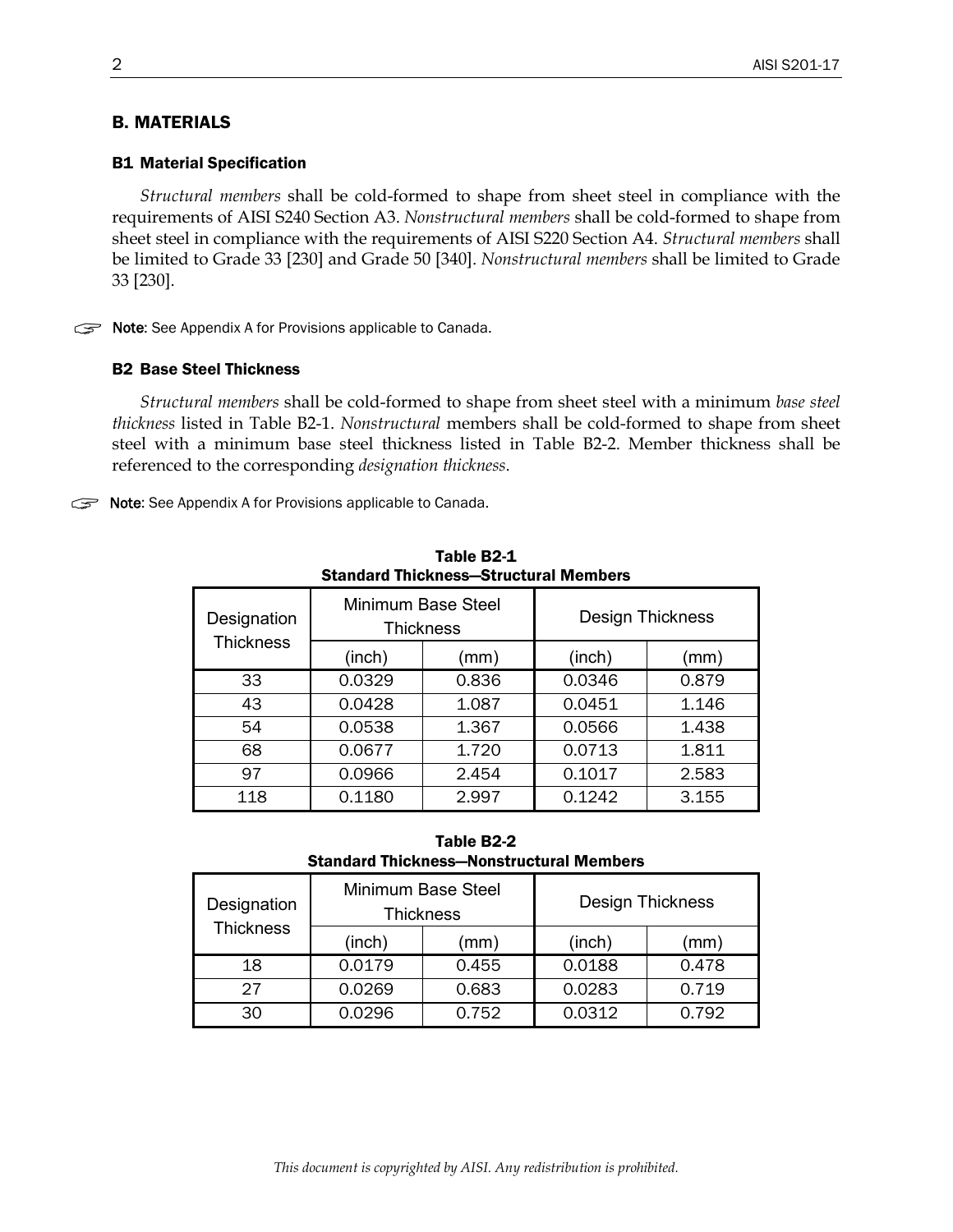### <span id="page-12-0"></span>B3 Corrosion Protection

*Structural members* shall have a Zinc or 55% Al-Zinc protective coating in accordance with the requirements of Section A4.1 of AISI S240. *Nonstructural members* shall have a Zinc or 55% Al-Zinc protective coating in accordance with the requirements of Section A5.1 of AISI S220.

Note: See Appendix A for Provisions applicable to Canada.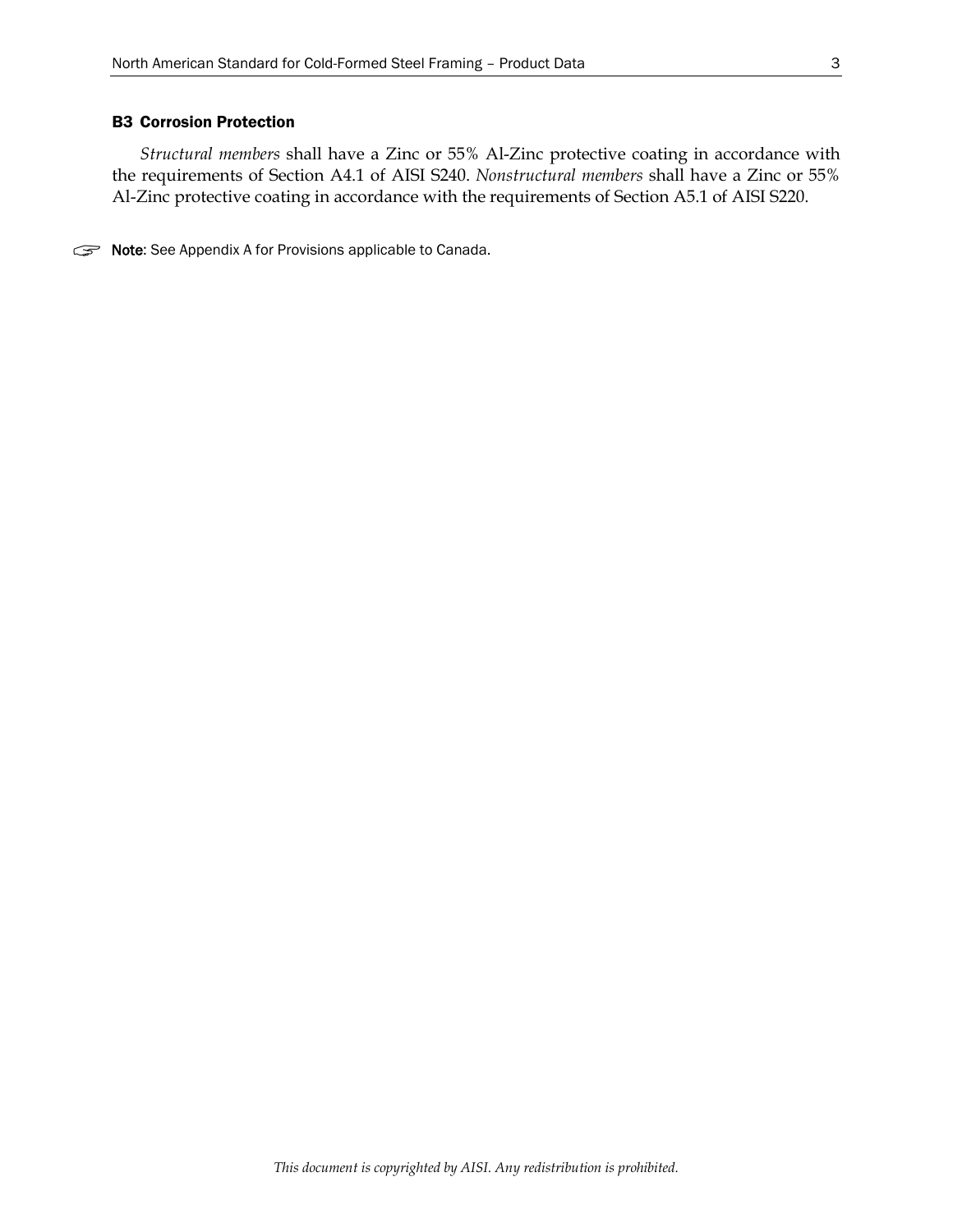### <span id="page-13-0"></span>C. PRODUCTS

### <span id="page-13-1"></span>C1 Product Designator

References to *structural members* and *nonstructural members* shall use a four-part product designator that identifies the size (both *web* depth and *flange* width), style, and thickness. The standard designator as described (i.e. based on U.S. Customary units) shall be used for either U.S. Customary or SI Metric units. The product designator shall consist of the following sequential codes:

A three- or four-digit numeral indicating member *web* depth in 1/100 inch. A letter indicating:

S = *Stud* or joist framing member which has *lips*

T = *Track* section

U = Channel or *stud* framing section which does not have *lips*

F = Furring channels

L = Angle or L-*header*

A three-digit numeral indicating *flange* width in 1/100 inch, followed by a dash. A two- or three-digit numeral indicating *designation thickness*.

When specifying material for use in structural applications, the material *grade* used in design shall be identified on the contract documents and when ordering the material.

### <span id="page-13-2"></span>C2 Standard Shapes

The standard shapes for *structural members* and *nonstructural members* shall be any combination of the basic dimensions listed in Tables C2-1 through C2-5, depending on the member type. The standard shapes are illustrated in Figure C2-1.

Note: See Appendix A for Provisions applicable to Canada.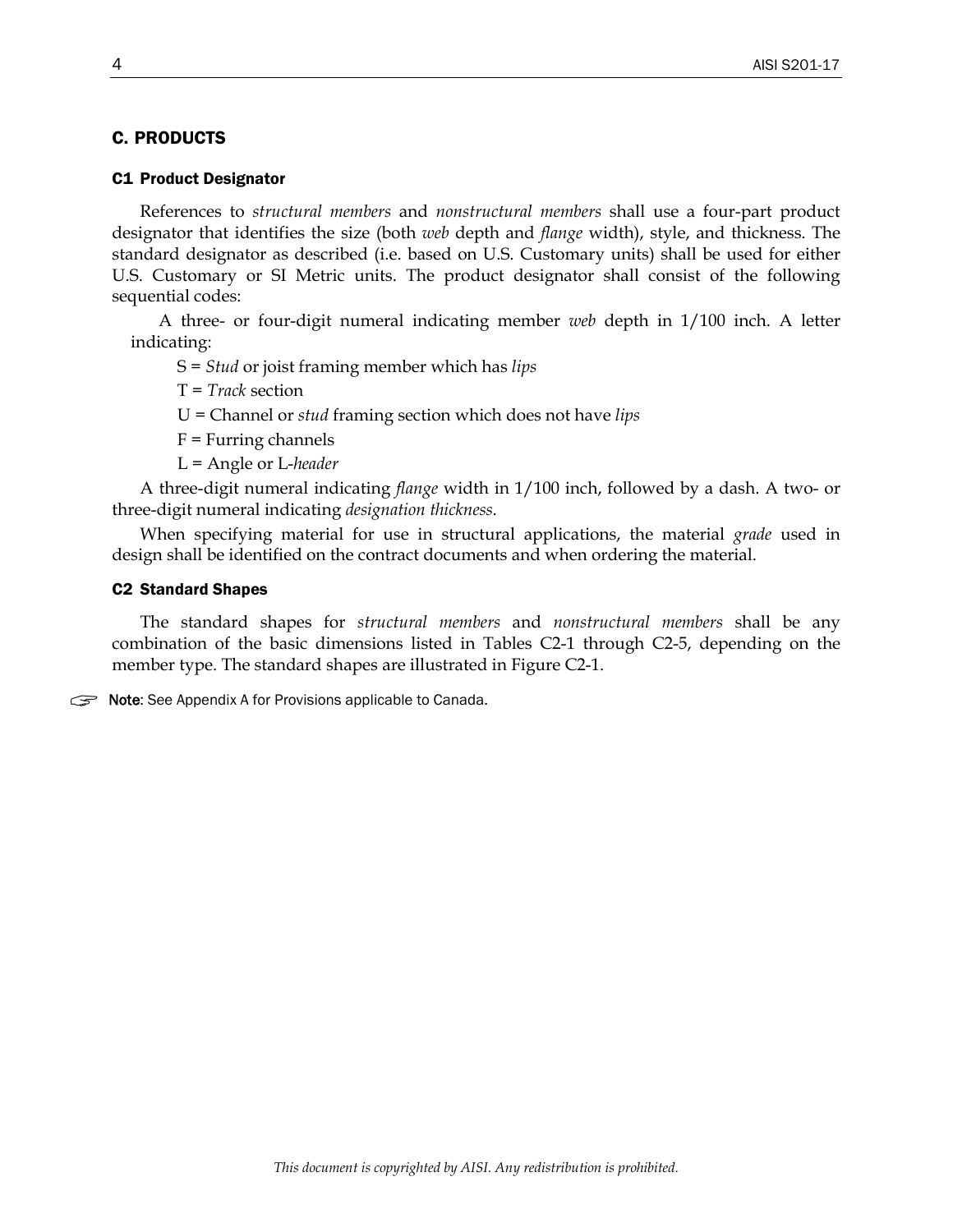

Figure C2-1 Cold-Formed Steel Framing Member Types

Table C2-1 Standard Dimensions for C-Shape Studs and Joists (S)

| Web Depth   |              |      | Flange Width |           |              |
|-------------|--------------|------|--------------|-----------|--------------|
| Depth       | Design Depth |      | Width        |           | Design Width |
| Designation | (inch)       | (mm) | Designation  | (inch)    | (mm)         |
| 162         | $1 - 5/8$    | 41.3 | 125          | $1 - 1/4$ | 31.8         |
| 250         | $2 - 1/2$    | 63.5 | 137          | $1 - 3/8$ | 34.9         |
| 350         | $3-1/2$      | 88.9 | 162          | $1 - 5/8$ | 41.3         |
| 362         | $3-5/8$      | 92.1 | 200          | 2         | 50.8         |
| 400         | 4            | 102  | 250          | $2 - 1/2$ | 63.5         |
| 550         | $5-1/2$      | 140  | 300          | 3         | 76.2         |
| 600         | 6            | 152  | 350          | $3-1/2$   | 88.9         |
| 800         | 8            | 203  |              |           |              |
| 1000        | 10           | 254  |              |           |              |
| 1200        | 12           | 305  |              |           |              |
| 1400        | 14           | 356  |              |           |              |

| Web Depth |              |      | Flange Width |              |      |
|-----------|--------------|------|--------------|--------------|------|
| epth      | Design Depth |      | Width        | Design Width |      |
| ignation  | (inch)       | (mm) | Designation  | (inch)       | (mm) |
| 162       | $1 - 5/8$    | 41.3 | 125          | $1 - 1/4$    | 31.8 |
| 250       | $2 - 1/2$    | 63.5 | 137          | $1 - 3/8$    | 34.9 |
| 350       | $3-1/2$      | 88.9 | 162          | $1 - 5/8$    | 41.3 |
| 362       | $3-5/8$      | 92.1 | 200          | 2            | 50.8 |
| 400       | 4            | 102  | 250          | $2 - 1/2$    | 63.5 |
| 550       | $5-1/2$      | 140  | 300          | 3            | 76.2 |
| 600       | 6            | 152  | 350          | $3-1/2$      | 88.9 |

Note: Not all shapes are available in every standard thickness.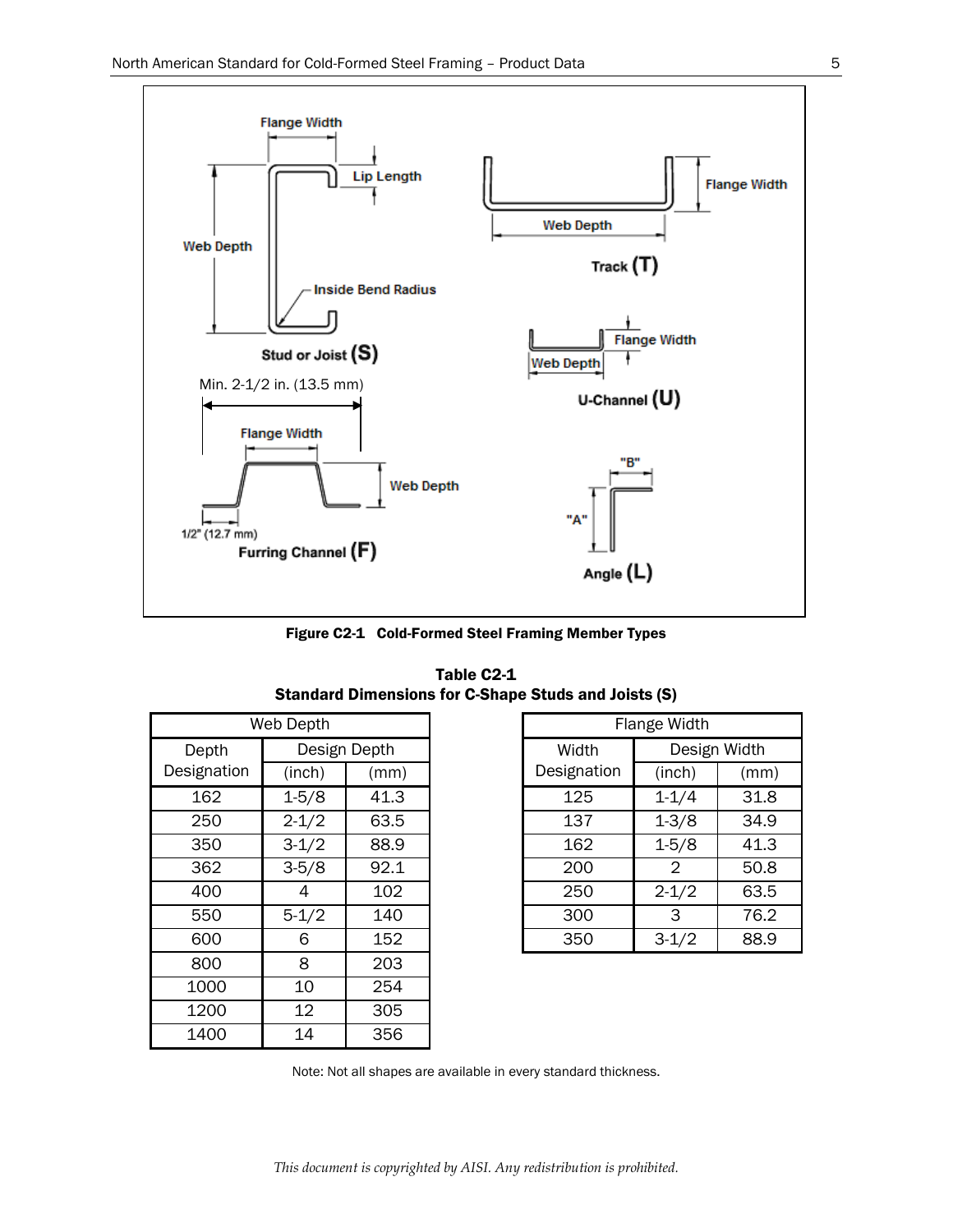|             | Web Depth    |      |
|-------------|--------------|------|
| Depth       | Design Depth |      |
| Designation | (inch)       | (mm) |
| 162         | $1 - 5/8$    | 41.3 |
| 250         | $2 - 1/2$    | 63.5 |
| 350         | $3-1/2$      | 88.9 |
| 362         | $3-5/8$      | 92.1 |
| 400         | 4            | 102  |
| 550         | $5-1/2$      | 140  |
| 600         | 6            | 152  |
| 800         | 8            | 203  |
| 1000        | 10           | 254  |
| 1200        | 12           | 305  |
| 1400        | 14           | 356  |

| Table C2-2                               |  |
|------------------------------------------|--|
| <b>Standard Dimensions for Track (T)</b> |  |

| Web Depth |              |      | Flange Width |           |      |  |       |  |              |
|-----------|--------------|------|--------------|-----------|------|--|-------|--|--------------|
| epth)     | Design Depth |      |              |           |      |  | Width |  | Design Width |
| ignation  | (inch)       | (mm) | Designation  | (inch)    | (mm) |  |       |  |              |
| 162       | $1 - 5/8$    | 41.3 | 125          | $1 - 1/4$ | 31.8 |  |       |  |              |
| 250       | $2 - 1/2$    | 63.5 | 200          | 2         | 50.8 |  |       |  |              |
| 350       | $3-1/2$      | 88.9 | 250          | $2 - 1/2$ | 63.5 |  |       |  |              |
| 362       | $3-5/8$      | 92.1 | 300          | 3         | 76.2 |  |       |  |              |

Note: Not all shapes are available in every standard thickness.

Table C2-3 Standard Dimensions for U-Channel (U)

|                       | Web Depth |      |             | Flange Width |              |
|-----------------------|-----------|------|-------------|--------------|--------------|
| Design Depth<br>Depth |           |      | Width       |              | Design Width |
| Designation           | (inch)    | (mm) | Designation | (inch)       | (mm)         |
| 75                    | 3/4       | 19.1 | 50          | 1/2          | 12.7         |
| 150                   | $1 - 1/2$ | 38.1 | 75          | 3/4          | 19.1         |
| 200                   | 2         | 50.8 |             |              |              |
| 250                   | $2 - 1/2$ | 63.5 |             |              |              |

| Web Depth |              |      |             |        |       | Flange Width |  |
|-----------|--------------|------|-------------|--------|-------|--------------|--|
| epth)     | Design Depth |      |             |        | Width | Design Width |  |
| ignation  | (inch)       | (mm) | Designation | (inch) | (mm)  |              |  |
| 75        | 3/4          | 19.1 | 50          | 1/2    | 12.7  |              |  |
| 150       | $1 - 1/2$    | 38.1 | 75          | 3/4    | 19.1  |              |  |

Note: Not all shapes are available in every standard thickness.

Table C2-4 Standard Dimensions for Furring Channel (F)

|             | Web Depth |              |             | Flange Width |              |
|-------------|-----------|--------------|-------------|--------------|--------------|
| Depth       |           | Design Depth | Width       |              | Design Width |
| Designation | (inch)    | (mm)         | Designation | (inch)       | (mm)         |
| 87          | 7/8       | 22.2         | 125         | $1 - 1/4$    | 31.8         |
| 150         | $1 - 1/2$ | 38.1         |             |              |              |

Note: Not all shapes are available in every standard thickness.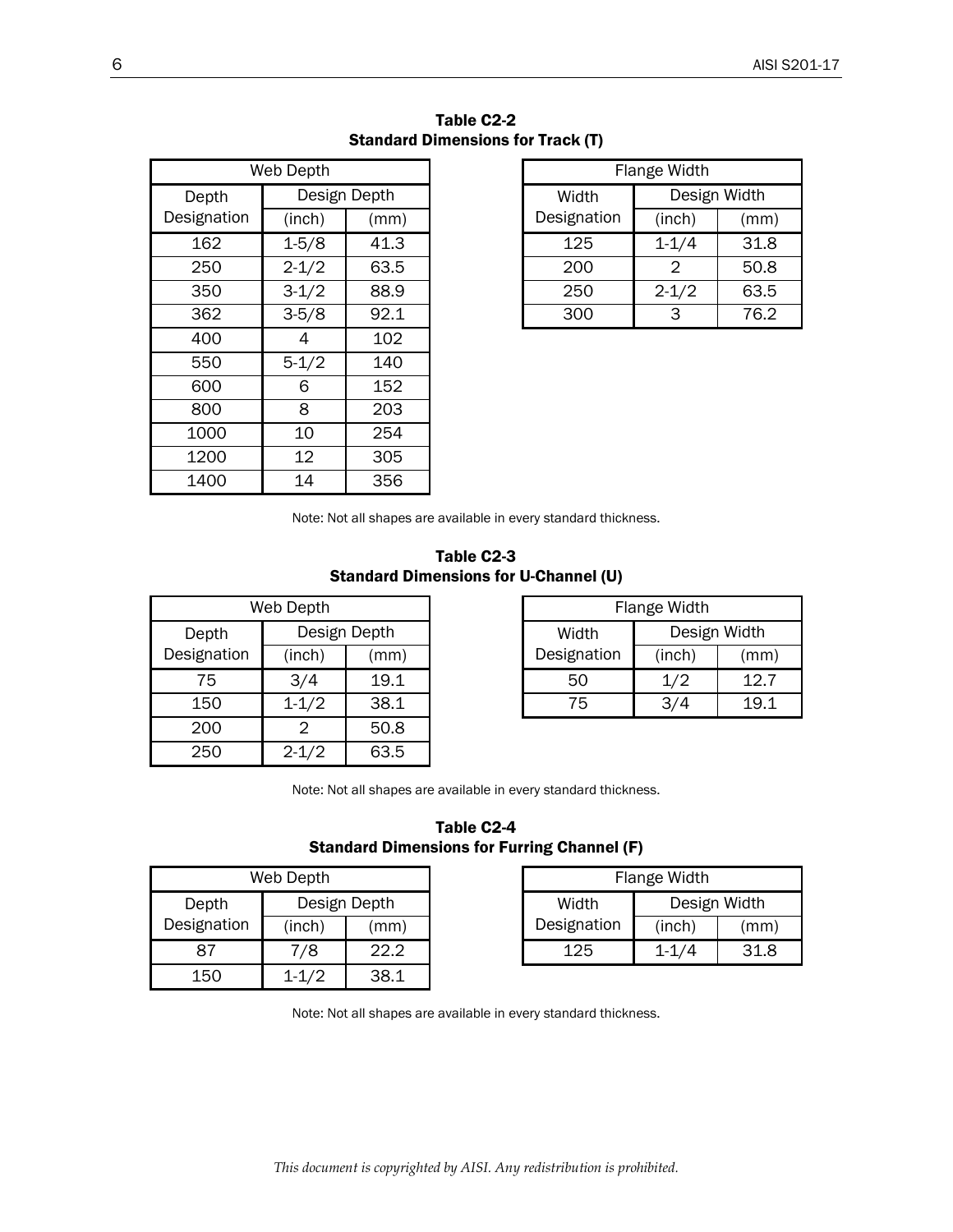|             | "A" Flange Width |              |             | "B" Flange Width |              |
|-------------|------------------|--------------|-------------|------------------|--------------|
| Depth       |                  | Design Depth | Width       |                  | Design Width |
| Designation | (inch)           | (mm)         | Designation | (inch)           | (mm)         |
| 62          | 5/8              | 15.9         | 62          | 5/8              | 15.9         |
| 87          | 7/8              | 22.2         | 87          | 7/8              | 22.2         |
| 137         | $1 - 3/8$        | 34.9         | 137         | $1 - 3/8$        | 34.9         |
| 150         | $1 - 1/2$        | 38.1         | 150         | $1 - 1/2$        | 38.1         |
| 200         | 2                | 50.8         | 200         | 2                | 50.8         |
| 300         | 3                | 76.2         | 300         | 3                | 76.2         |

Table C2-5 Standard Dimensions for Angles (L)

|          | "A" Flange Width |              |             | "B" Flange Width |              |
|----------|------------------|--------------|-------------|------------------|--------------|
| epth)    |                  | Design Depth | Width       |                  | Design Width |
| ignation | (inch)           | (mm)         | Designation | (inch)           | (mm)         |
| 62       | 5/8              | 15.9         | 62          | 5/8              | 15.9         |
| 87       | 7/8              | 22.2         | 87          | 7/8              | 22.2         |
| 137      | $1 - 3/8$        | 34.9         | 137         | $1 - 3/8$        | 34.9         |
| 150      | $1 - 1/2$        | 38.1         | 150         | $1 - 1/2$        | 38.1         |
| 200      | 2                | 50.8         | 200         | 2                | 50.8         |
| 300      | 3                | 76.2         | 300         | 3                | 76.2         |

Note: Not all shapes are available in every standard thickness.

### <span id="page-16-0"></span>C3 Inside Bend Radius

The size of the inside bend radius used for design shall comply with the requirements shown in Table C3-1.

Table C3-1

|                  | <b>Design Inside Bend Radius</b> |                    |
|------------------|----------------------------------|--------------------|
| Designation      |                                  | Inside Bend Radius |
| <b>Thickness</b> | (inch)                           | (mm)               |
| 18               | 0.0843                           | 2.141              |
| 27               | 0.0796                           | 2.022              |
| 30               | 0.0781                           | 1.984              |
| 33               | 0.0764                           | 1.941              |
| 43               | 0.0712                           | 1.808              |
| 54               | 0.0849                           | 2.156              |
| 68               | 0.1069                           | 2.715              |
| 97               | 0.1525                           | 3.874              |
| 118              | 0.1863                           | 4.732              |

### <span id="page-16-1"></span>C4 Lip Length

The *lip* length on a *C-shape stud* or *joist structural member* or *nonstructural member* shall be related to the *flange* width as listed in Table C4-1.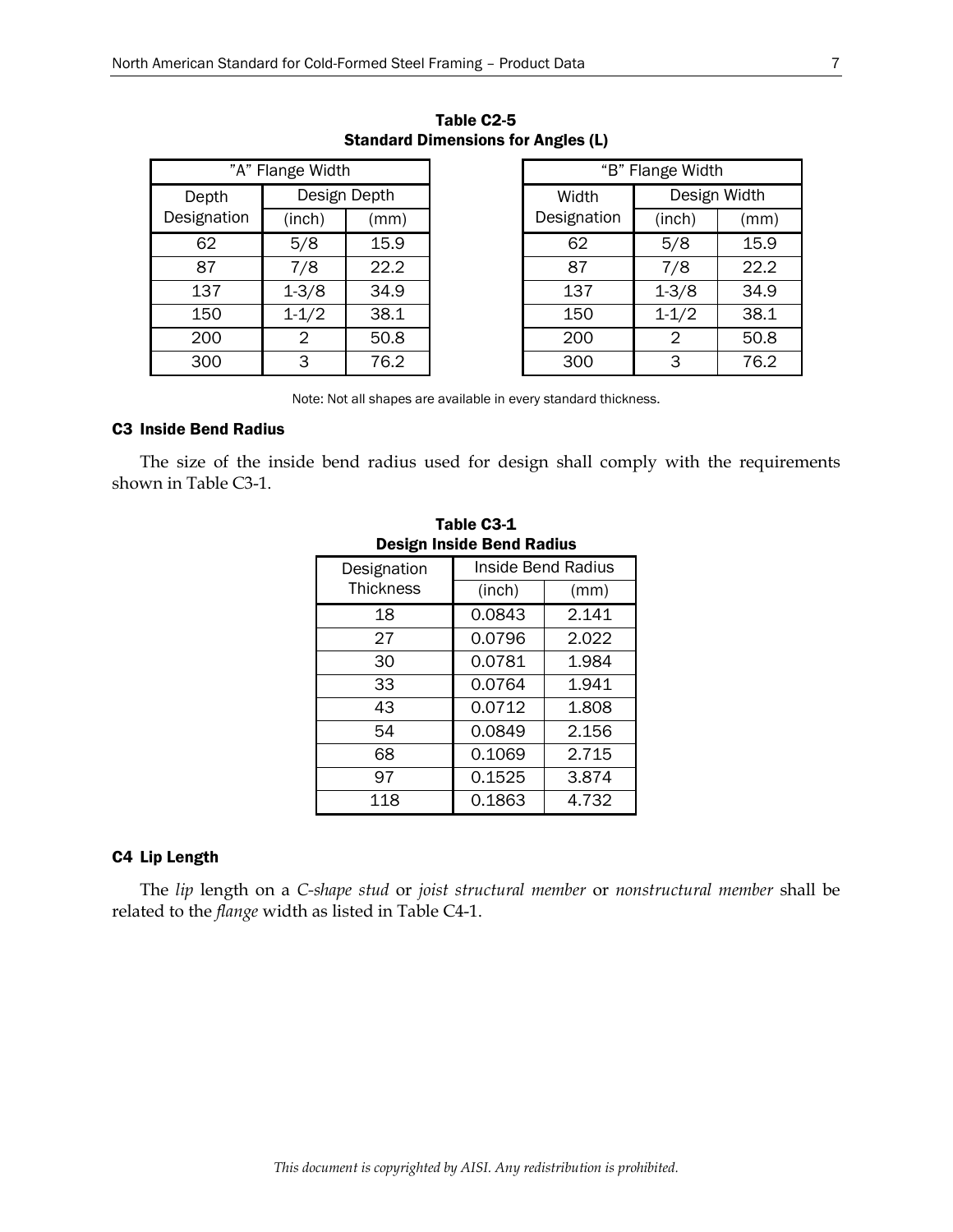| Section          |           | Flange Width | Design Lip Length<br>(inch)<br>3/16<br>3/8<br>1/2<br>5/8<br>5/8<br>5/8 |      |
|------------------|-----------|--------------|------------------------------------------------------------------------|------|
|                  | (inch)    | (mm)         |                                                                        | (mm) |
| S <sub>125</sub> | $1 - 1/4$ | 31.8         |                                                                        | 4.8  |
| S <sub>137</sub> | $1 - 3/8$ | 34.9         |                                                                        | 9.5  |
| S <sub>162</sub> | $1 - 5/8$ | 41.3         |                                                                        | 12.7 |
| S200             | 2         | 50.8         |                                                                        | 15.9 |
| S250             | $2 - 1/2$ | 63.5         |                                                                        | 15.9 |
| S300             | 3         | 76.2         |                                                                        | 15.9 |
| S350             | $3-1/2$   | 88.9         |                                                                        | 25.4 |

Table C4-1 Design Lip Length for C-Shape Studs and Joists (S)

### <span id="page-17-0"></span>C5 Punchouts

Unless specified otherwise by the manufacturer, factory *punchouts* (perforations) shall comply with the following conditions:

- (1) *Punchouts* shall be spaced along the centerline of the *web* of the framing member;
- (2) *Punchouts* shall have a center-to-center spacing of not less than 24 inches (610 mm);
- (3) *Punchouts* shall have a width not greater than half the member depth or 2-1/2 inches (63.5 mm), whichever is less;
- (4) *Punchouts* shall have a length not exceeding 4-1/2 inches (114 mm); and
- (5) The distance from the center of the last *punchout* to the end of the member shall not be less than 12 inches (305 mm), unless otherwise specified.

Any configuration or combination of holes that fits within the *punchout* width and length limitations is permitted.

### <span id="page-17-1"></span>C6 Product Identification

*Structural members* shall be identified in accordance with the requirements of Section A5.5 of AISI S240. *Nonstructural members* shall be identified in accordance with the requirements of Section A6.5 of AISI S220.

**Note:** See Appendix A for Provisions applicable to Canada.

### <span id="page-17-2"></span>C7 Manufacturing Tolerances

*Structural members* shall comply with the manufacturing tolerances listed in Section A5.4 of AISI S240. *Nonstructural members* shall comply with the manufacturing tolerances listed in Section A6.4 of AISI S220.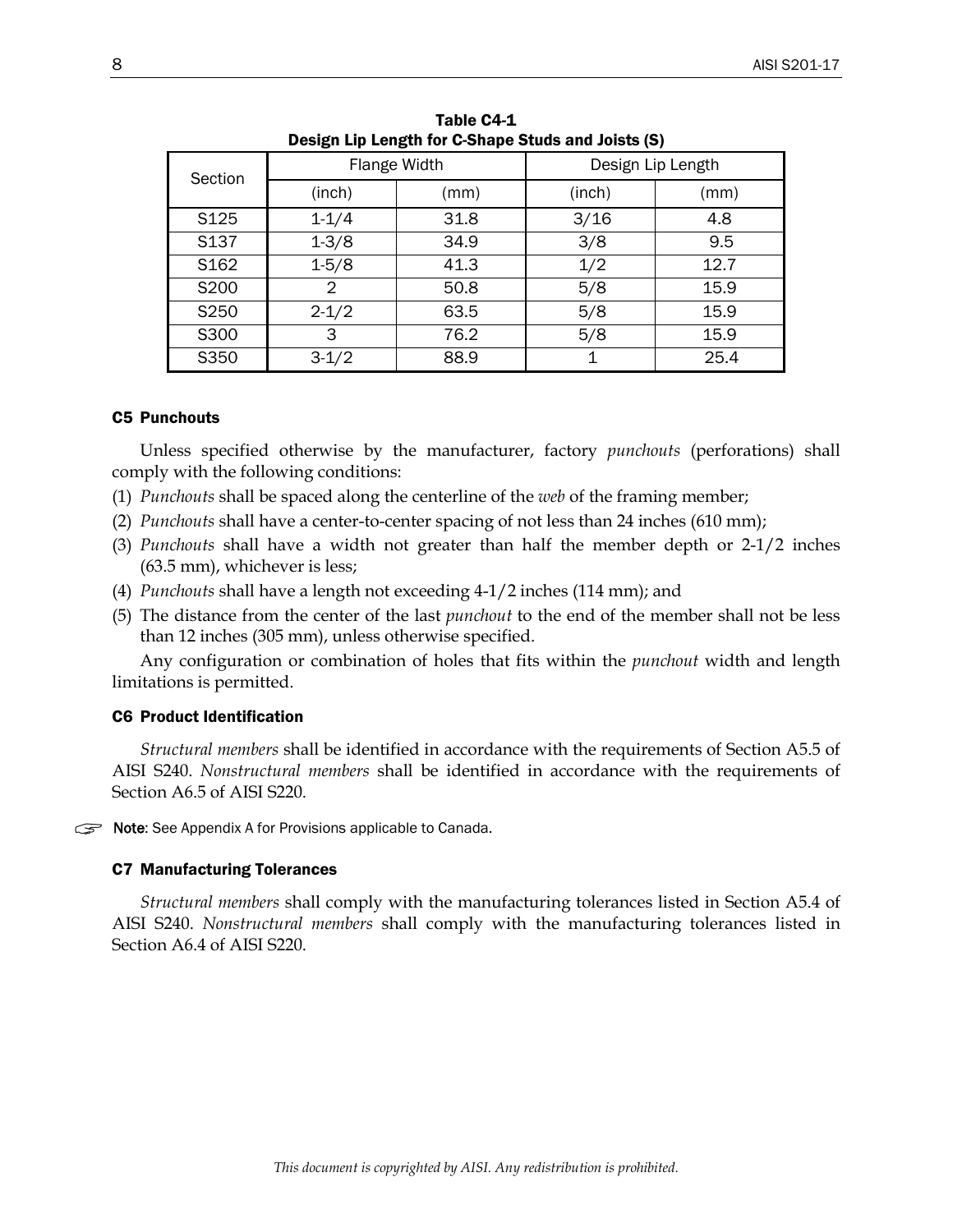## <span id="page-18-0"></span>D. QUALITY ASSURANCE

*Structural members* and *nonstructural members* shall be manufactured in accordance with a properly documented quality control program. Manufacturers shall establish filing methods that document the proper application of quality assurance procedures throughout the manufacturing process.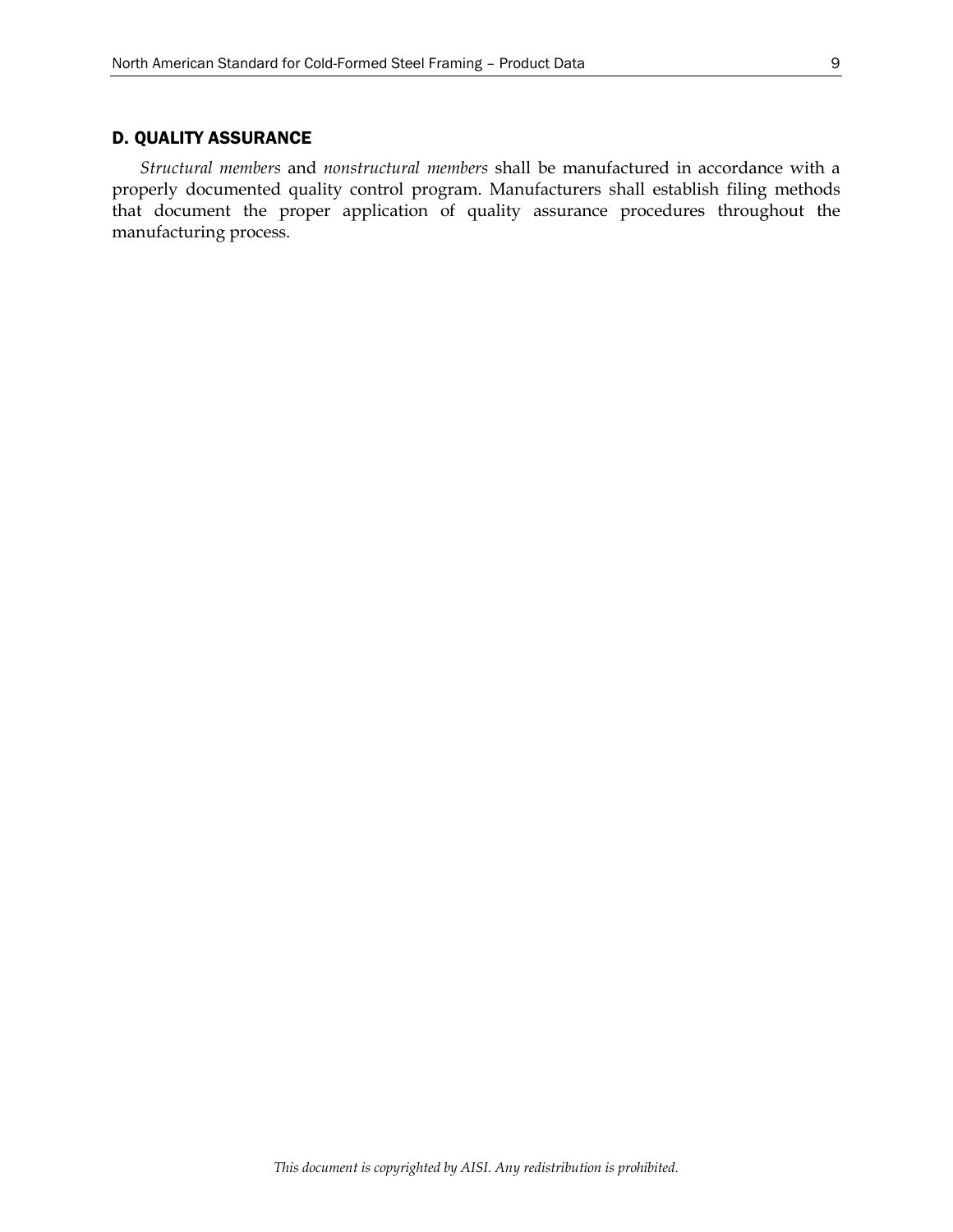This Page is Intentionally Left Blank.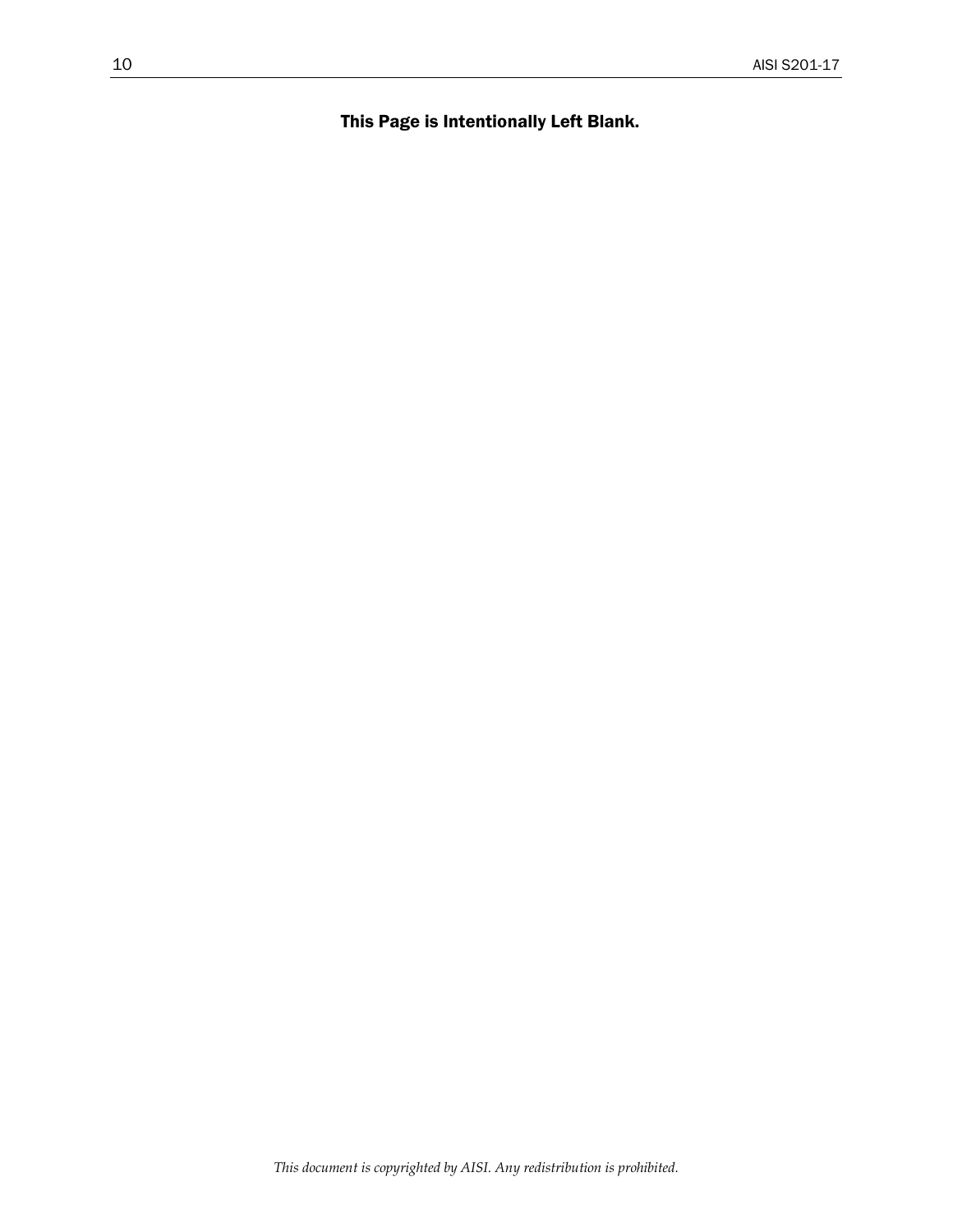

# Appendix A: Provisions Applicable to Canada

2017 EDITION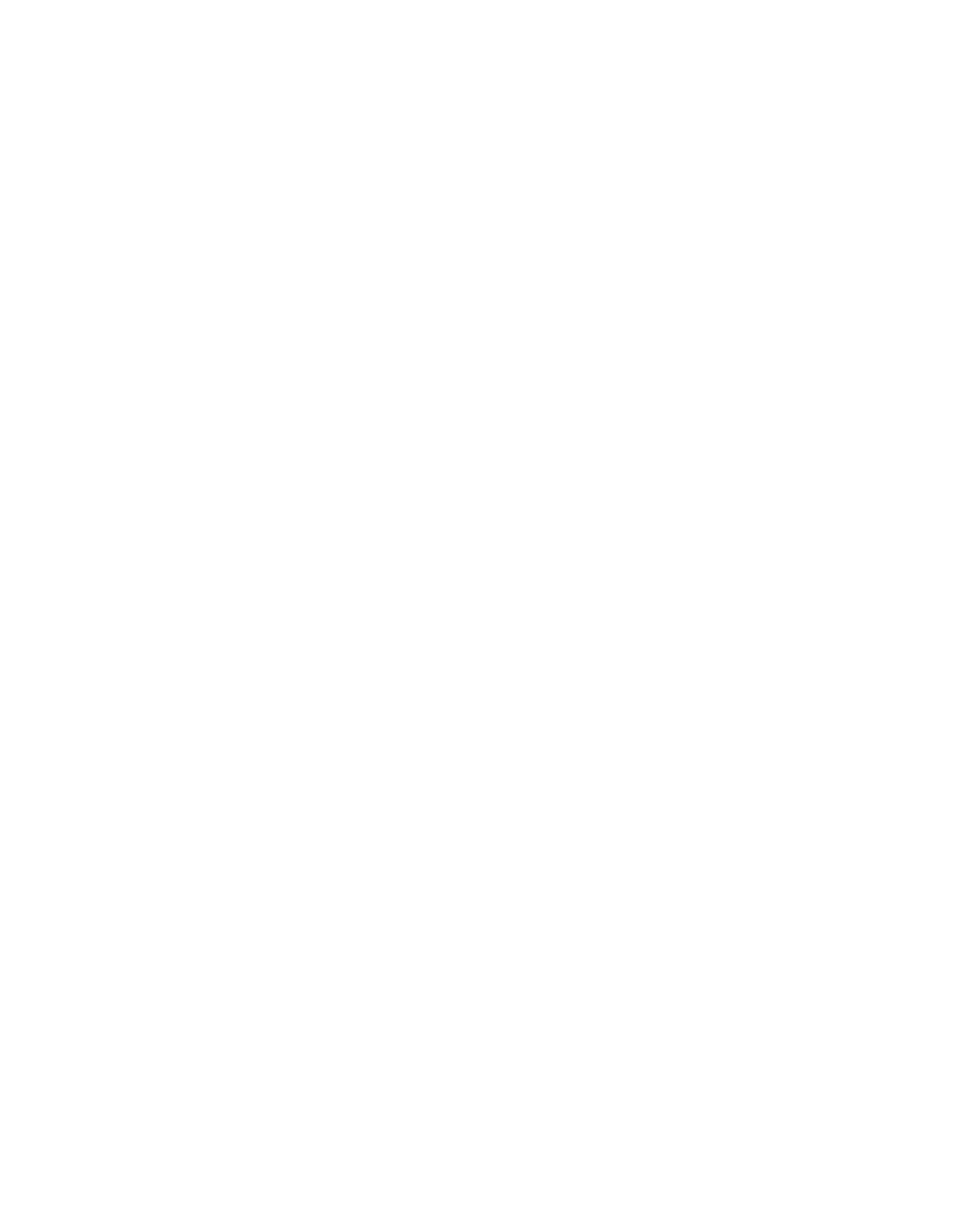# This Page is Intentionally Left Blank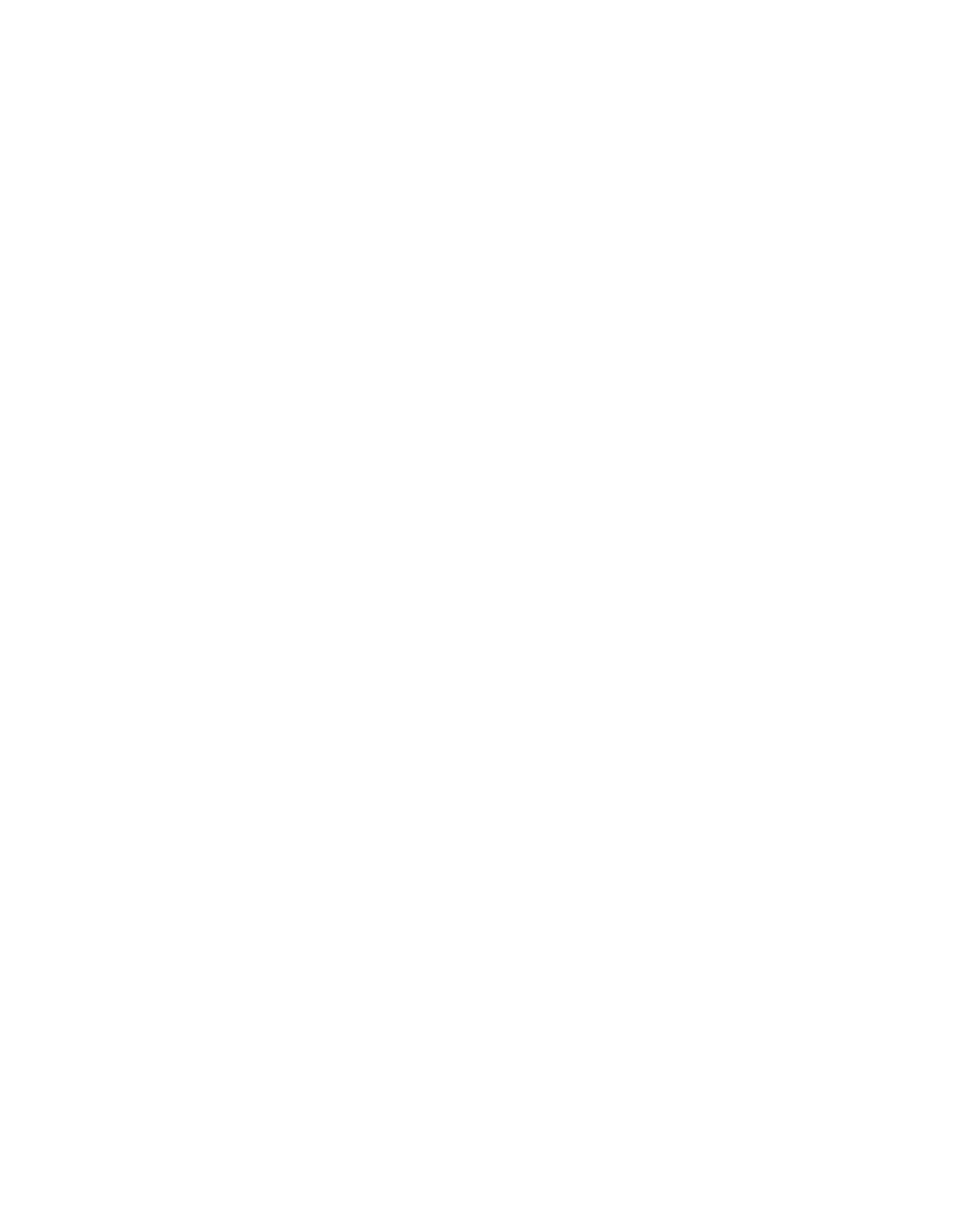### <span id="page-24-0"></span>APPENDIX A: PROVISIONS APPLICABLE TO CANADA

The material contained in this appendix provides the range of products that are standard in Canada.

A section number ending with a letter indicates that the provisions herein supplement the corresponding section in Chapters A through D of the Standard. A section number not ending with a letter indicates that the section gives the entire provision.

### <span id="page-24-1"></span>A2a Definitions

*Nonstructural Member*. A member in a steel-framed system which is limited to a transverse (out-of-plane) load of not more than 0.50 kPa (10 psf); a superimposed axial load, exclusive of sheathing materials, of not more than  $1.46 \text{ kN/m}$  (100 lb/ft); or a superimposed vertical load of not more than 0.89 kN (200 lbs).

### <span id="page-24-2"></span>A3a Referenced Documents

In addition to the documents referenced in Section A3, the following documents or portions thereof are referenced within Appendix A and shall be considered part of the requirements of Appendix A.

2. ASTM International, 100 Barr Harbor Drive, West Conshohocken, PA 19428-2959:

ASTM A653/A653M-15e1, *Standard Specification for Steel Sheet, Zinc-Coated (Galvanized) or Zinc-Iron Alloy-Coated (Galvannealed) by the Hot-Dip Process*

ASTM A792/A792M-10(2015), *Standard Specification for Steel Sheet, 55% Aluminum-Zinc Alloy-Coated by the Hot-Dip Process*

### <span id="page-24-3"></span>B1a Material Specification

Alternatively, *structural members* and *nonstructural members* shall be cold-formed to shape from sheet steel in compliance with the requirements of ASTM A653 Type SS or ASTM A792 Type SS.

The design *yield strength* of the material shall be related to the thickness as listed in Table B1-1a.

|                                 | <b>Standard Yield Strength and Thickness</b> |              |  |  |  |  |
|---------------------------------|----------------------------------------------|--------------|--|--|--|--|
| Designation<br><b>Thickness</b> | Strength                                     | Design Yield |  |  |  |  |
|                                 | (ksi)                                        | (MPa)        |  |  |  |  |
| 18                              | 33                                           | 230          |  |  |  |  |
| 33                              | 33                                           | 230          |  |  |  |  |
| 43                              | 33                                           | 230          |  |  |  |  |
| 54                              | 50                                           | 345          |  |  |  |  |
| $\overline{68}$                 | 50                                           | 345          |  |  |  |  |
| 97                              | 50                                           | 345          |  |  |  |  |

# Table B1-1a Standard Yield Strength and Thickness

### <span id="page-24-4"></span>B2 Base Steel Thickness

*Structural members* and *nonstructural members* shall be cold-formed to shape from sheet steel with a minimum *base steel thickness* listed in Table B2-1. Member thickness shall be referenced to the corresponding *designation thickness*.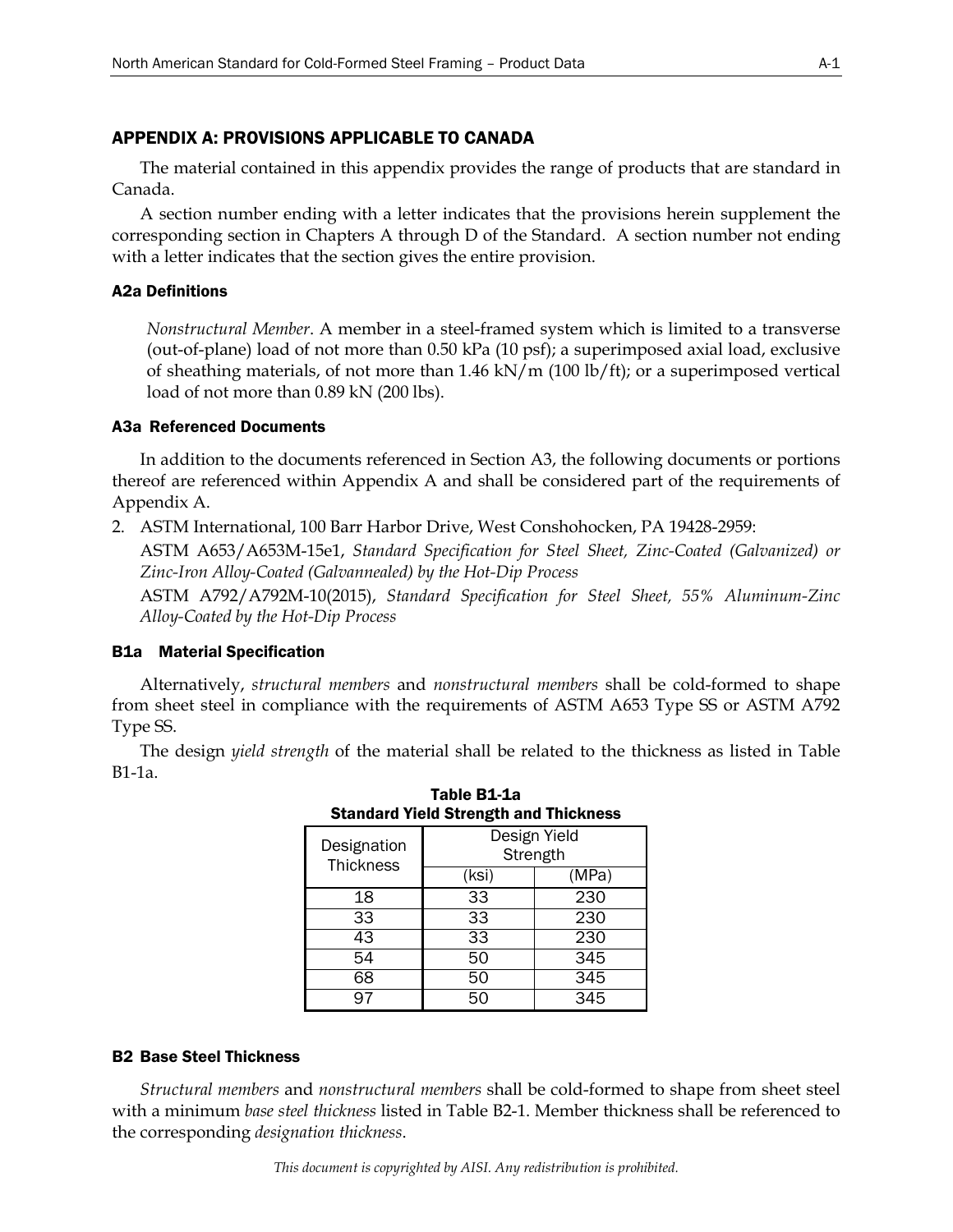| Designation<br><b>Thickness</b> | Minimum Base Steel | <b>Thickness</b> |        | Design Thickness |
|---------------------------------|--------------------|------------------|--------|------------------|
|                                 | (inch)             | (mm)             | (inch) | (mm)             |
| 18                              | 0.0179             | 0.455            | 0.0188 | 0.478            |
| 33                              | 0.0329             | 0.836            | 0.0346 | 0.879            |
| 43                              | 0.0428             | 1.087            | 0.0451 | 1.146            |
| 54                              | 0.0538             | 1.367            | 0.0566 | 1.438            |
| 68                              | 0.0677             | 1.720            | 0.0713 | 1.811            |
| 97                              | 0.0966             | 2.454            | 0.1017 | 2.583            |

Table B2-1 Standard Thickness

### <span id="page-25-0"></span>B3a Corrosion Protection

*Structural members* and *nonstructural members* shall comply with the minimum metallic coating weight [mass] requirements shown in Table B3-1a.

| Table B3-1a                                                   |
|---------------------------------------------------------------|
| <b>Coating Weight [Mass] Requirements (Metallic Coatings)</b> |
|                                                               |

| Member Type    | <b>Coating Designation</b>                                                      |
|----------------|---------------------------------------------------------------------------------|
| Structural     | G60 [Z180] <sup>A</sup> AZ50 [AZM150] <sup>B</sup>                              |
| Non-Structural | G40 [Z120]A AZ50 [AZM150]B                                                      |
|                | $\Delta$ 7ins sected steel sheet as described in ACTM Crestfiestion ACEO (ACEOM |

<sup>A</sup> Zinc-coated steel sheet as described in ASTM Specification A653/A653M.

<sup>B</sup> 55% aluminum-zinc alloy-coated steel sheet as described in ASTM Specification A792/A792M.

### <span id="page-25-1"></span>C2a Standard Shapes

**Exception:** The standard shapes for *studs*, *joists*, and *track* shall be any combination of the basic dimensions listed in Tables C2-1a and C2-2a, depending on the member type.

|             | Web Depth |              |             | Flange Width |              |
|-------------|-----------|--------------|-------------|--------------|--------------|
| Depth       |           | Design Depth | Width       |              | Design Width |
| Designation | (inch)    | (mm)         | Designation | (inch)       | (mm)         |
| 162         | $1 - 5/8$ | 41.3         | 125         | $1 - 1/4$    | 31.8         |
| 250         | $2 - 1/2$ | 63.5         | 162         | $1 - 5/8$    | 41.3         |
| 362         | $3-5/8$   | 92.1         | 200         | 2            | 50.8         |
| 400         | 4         | 102          | 250         | $2 - 1/2$    | 63.5         |
| 600         | 6         | 152          | 300         | 3            | 76.2         |
| 800         | 8         | 203          |             |              |              |
| 1000        | 10        | 254          |             |              |              |
| 1200        | 12        | 305          |             |              |              |
| 1400        | 14        | 356          |             |              |              |

Table C2-1a Standard Dimensions for C-Shape Studs and Joists (S)

|          | Web Depth |              |             | Flange Width |              |
|----------|-----------|--------------|-------------|--------------|--------------|
| epth)    |           | Design Depth | Width       |              | Design Width |
| ignation | (inch)    | (mm)         | Designation | (inch)       | (mm)         |
| 162      | $1 - 5/8$ | 41.3         | 125         | $1 - 1/4$    | 31.8         |
| 250      | $2 - 1/2$ | 63.5         | 162         | $1 - 5/8$    | 41.3         |
| 362      | $3-5/8$   | 92.1         | 200         | 2            | 50.8         |
| 400      | 4         | 102          | 250         | $2 - 1/2$    | 63.5         |
| 600      | 6         | 152          | 300         | 3            | 76.2         |
|          |           |              |             |              |              |

Note: Not all shapes are available in every standard thickness.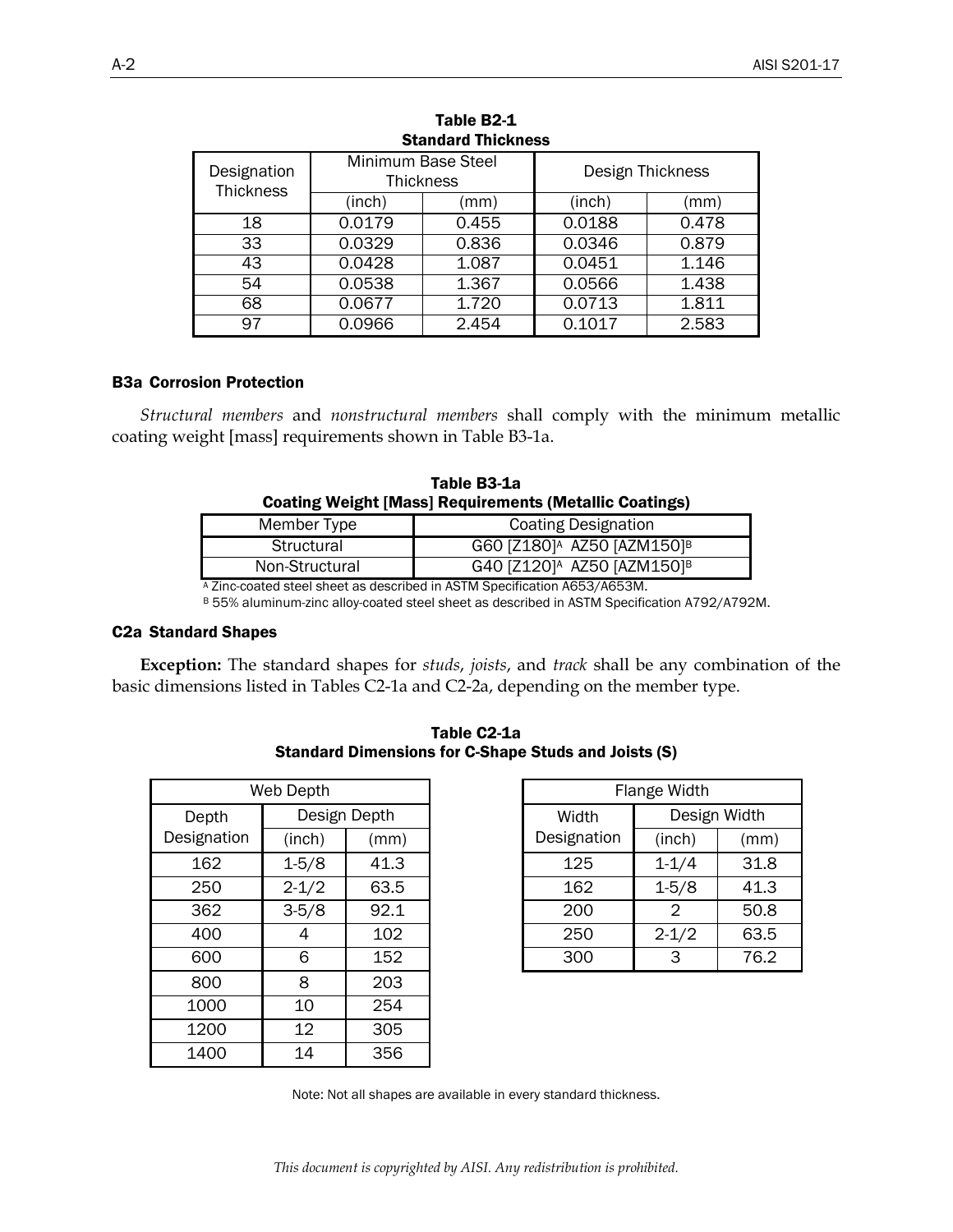|             | Web Depth |              |             | Flange Width |              |  |
|-------------|-----------|--------------|-------------|--------------|--------------|--|
| Depth       |           | Design Depth | Width       |              | Design Width |  |
| Designation | (inch)    | (mm)         | Designation | (inch)       | (mm)         |  |
| 162         | $1 - 5/8$ | 41.3         | 125         | $1 - 1/4$    | 31.8         |  |
| 250         | $2 - 1/2$ | 63.5         | 200         | 2            | 50.8         |  |
| 362         | $3-5/8$   | 92.1         |             |              |              |  |
| 400         | 4         | 102          |             |              |              |  |
| 600         | 6         | 152          |             |              |              |  |
| 800         | 8         | 203          |             |              |              |  |
| 1000        | 10        | 254          |             |              |              |  |
| 1200        | 12        | 305          |             |              |              |  |
| 1400        | 14        | 356          |             |              |              |  |

| Table C2-2a |  |                                          |  |  |  |
|-------------|--|------------------------------------------|--|--|--|
|             |  | <b>Standard Dimensions for Track (T)</b> |  |  |  |

| Web Depth |           |              | Flange Width |             |              |      |
|-----------|-----------|--------------|--------------|-------------|--------------|------|
| epth)     |           | Design Depth | Width        |             | Design Width |      |
| ignation  | (inch)    | (mm)         |              | Designation | (inch)       | (mm) |
| 162       | $1 - 5/8$ | 41.3         |              | 125         | $1 - 1/4$    | 31.8 |
| 250       | $2 - 1/2$ | 63.5         |              | 200         |              | 50.8 |

Note: Not all shapes are available in every standard thickness.

### <span id="page-26-0"></span>C6 Product Identification

### <span id="page-26-1"></span>C6.1 Structural Members

*Structural members* shall be marked legibly with the following minimum information:

- (1) Manufacturer (name, logo or initials); and
- (2) Steel *designation thickness*.

### <span id="page-26-2"></span>C6.2 Nonstructural Members

*Nonstructural members* shall be marked legibly in compliance with the customer's requirements.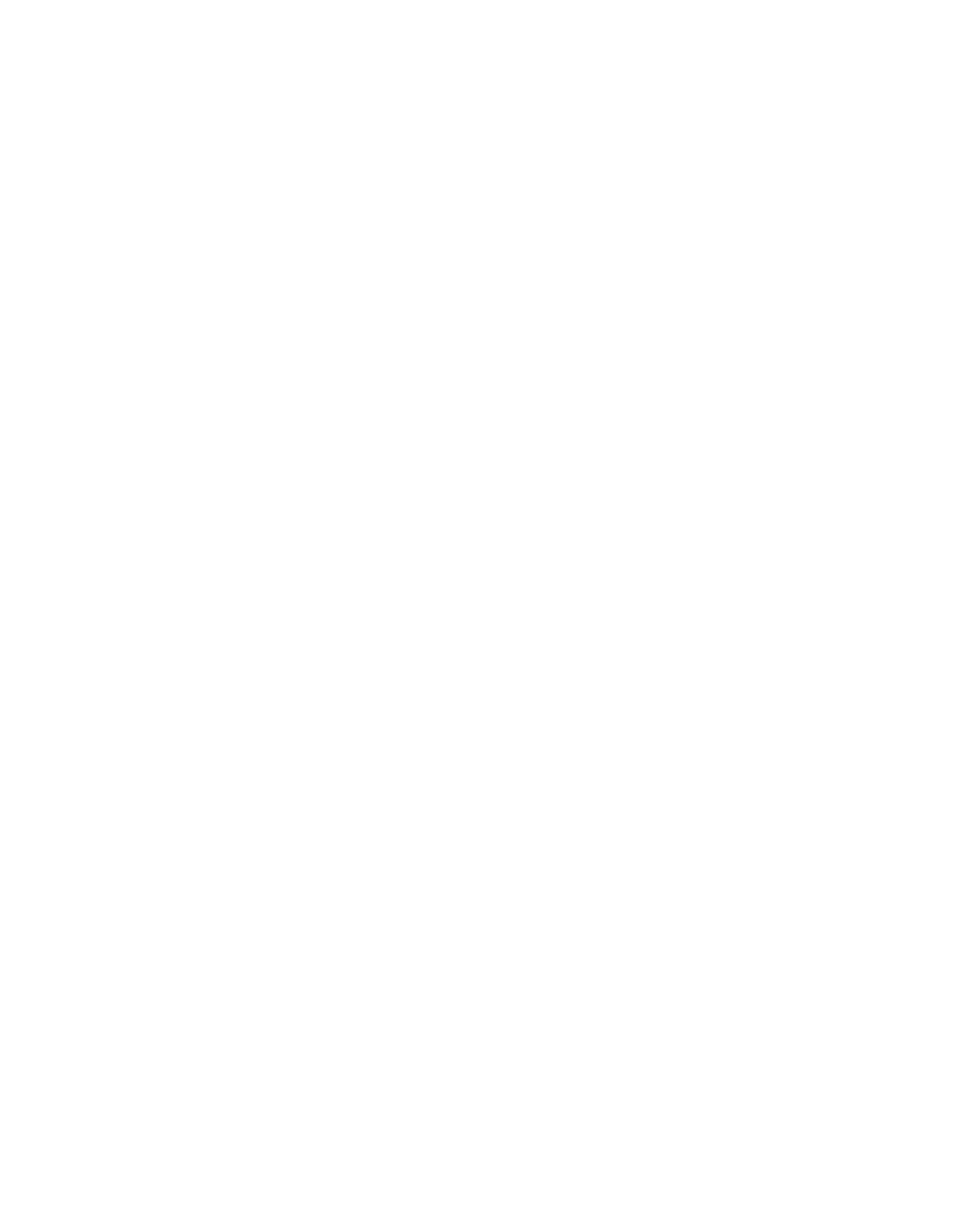AISI S201-17-C

<span id="page-29-0"></span>

# AISI STANDARD

Commentary on the

North American Standard for

Cold-Formed Steel Framing —

Product Data

2017 Edition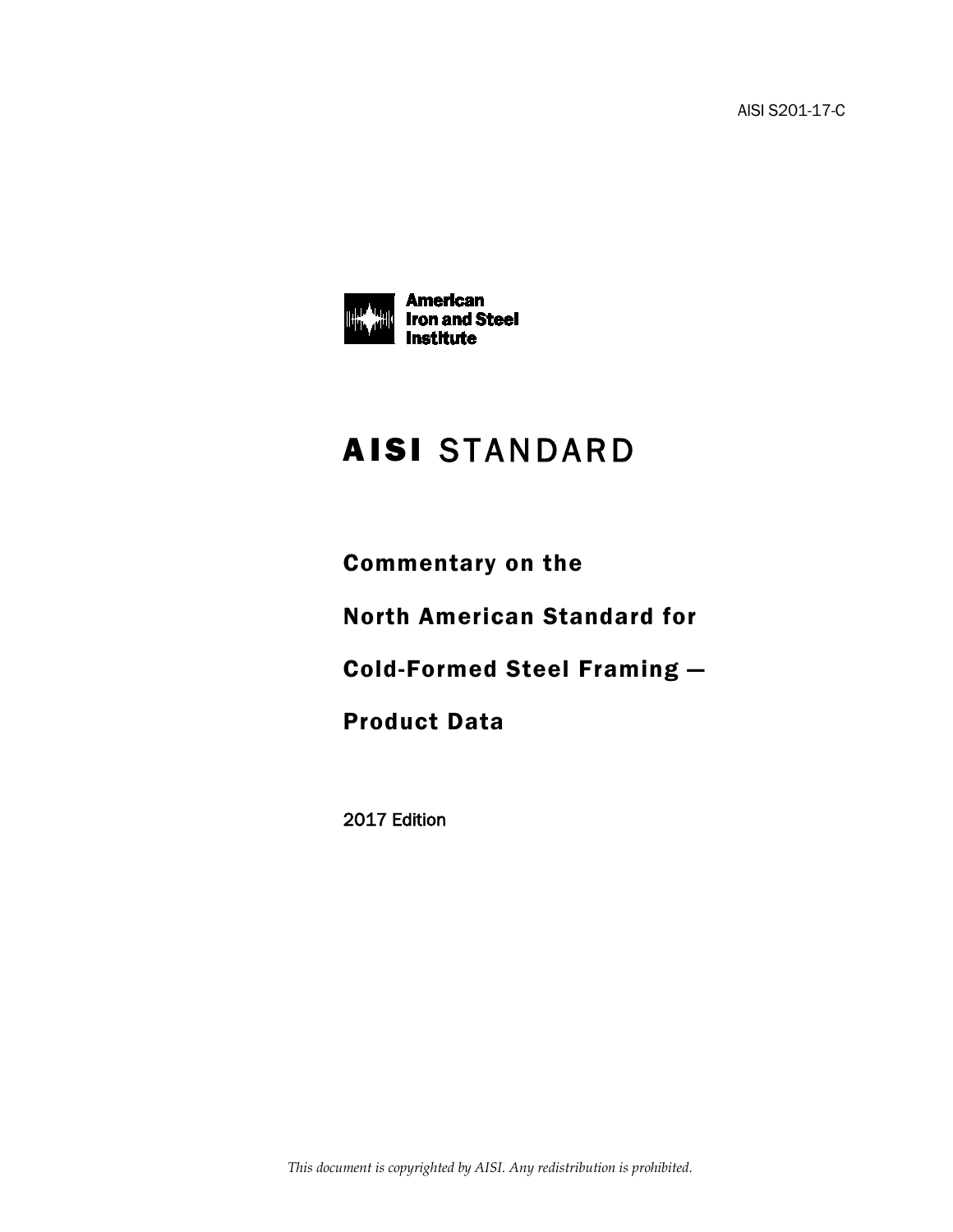### DISCLAIMER

The material contained herein has been developed by the American Iron and Steel Institute (AISI) Committee on Framing Standards. The Committee has made a diligent effort to present accurate, reliable, and useful information on cold-formed steel framing design and installation. The Committee acknowledges and is grateful for the contributions of the numerous researchers, engineers, and others who have contributed to the body of knowledge on the subject. Specific references are included in this *Commentary*.

With anticipated improvements in understanding of the behavior of cold-formed steel framing and the continuing development of new technology, this material will become dated. It is anticipated that AISI will publish updates of this material as new information becomes available, but this cannot be guaranteed.

The materials set forth herein are for general purposes only. They are not a substitute for competent professional advice. Application of this information to a specific project should be reviewed by a design professional. Indeed, in many jurisdictions, such review is required by law. Anyone making use of the information set forth herein does so at their own risk and assumes any and all liability arising therefrom.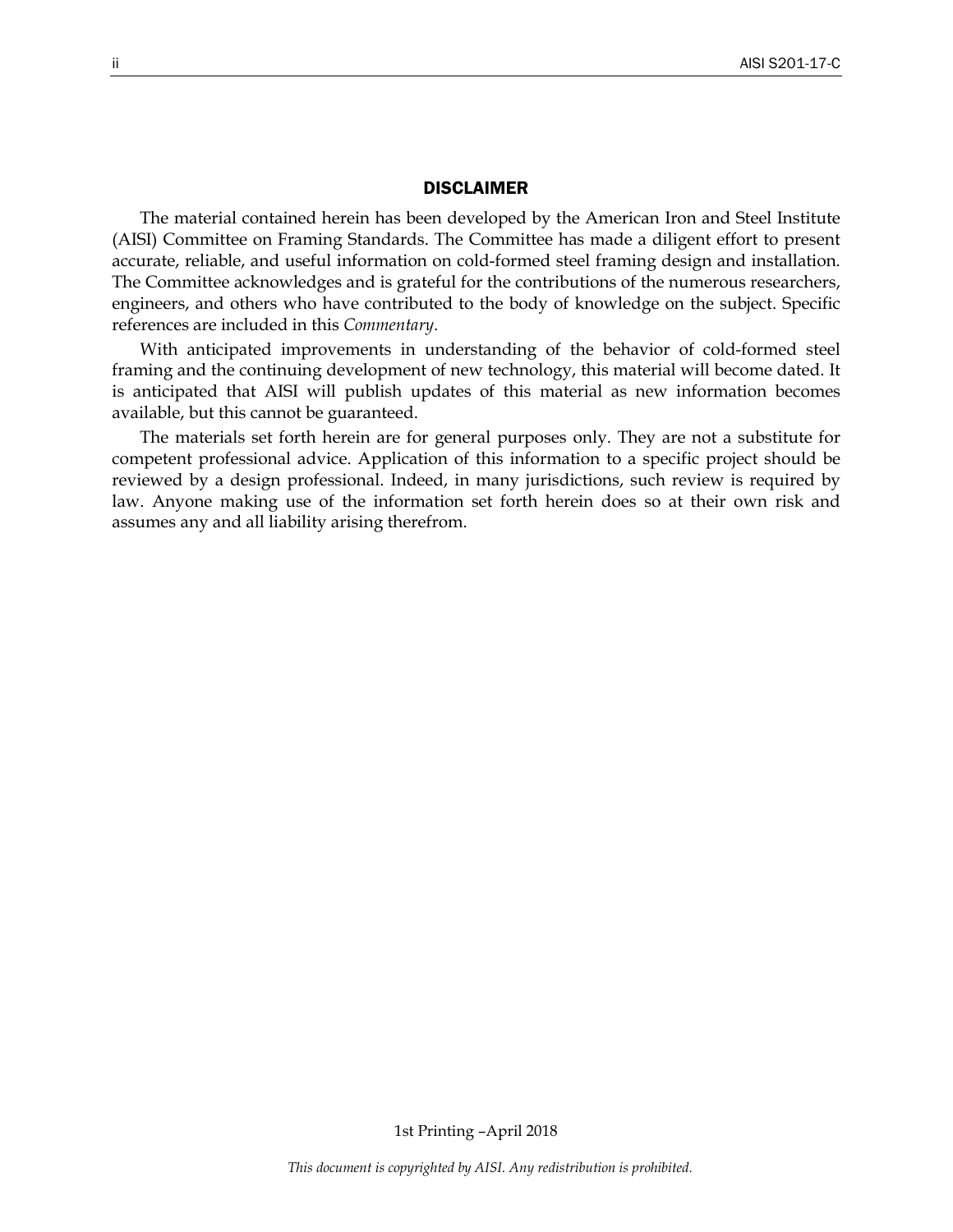<span id="page-31-0"></span>Copyright American Iron and Steel Institute 2018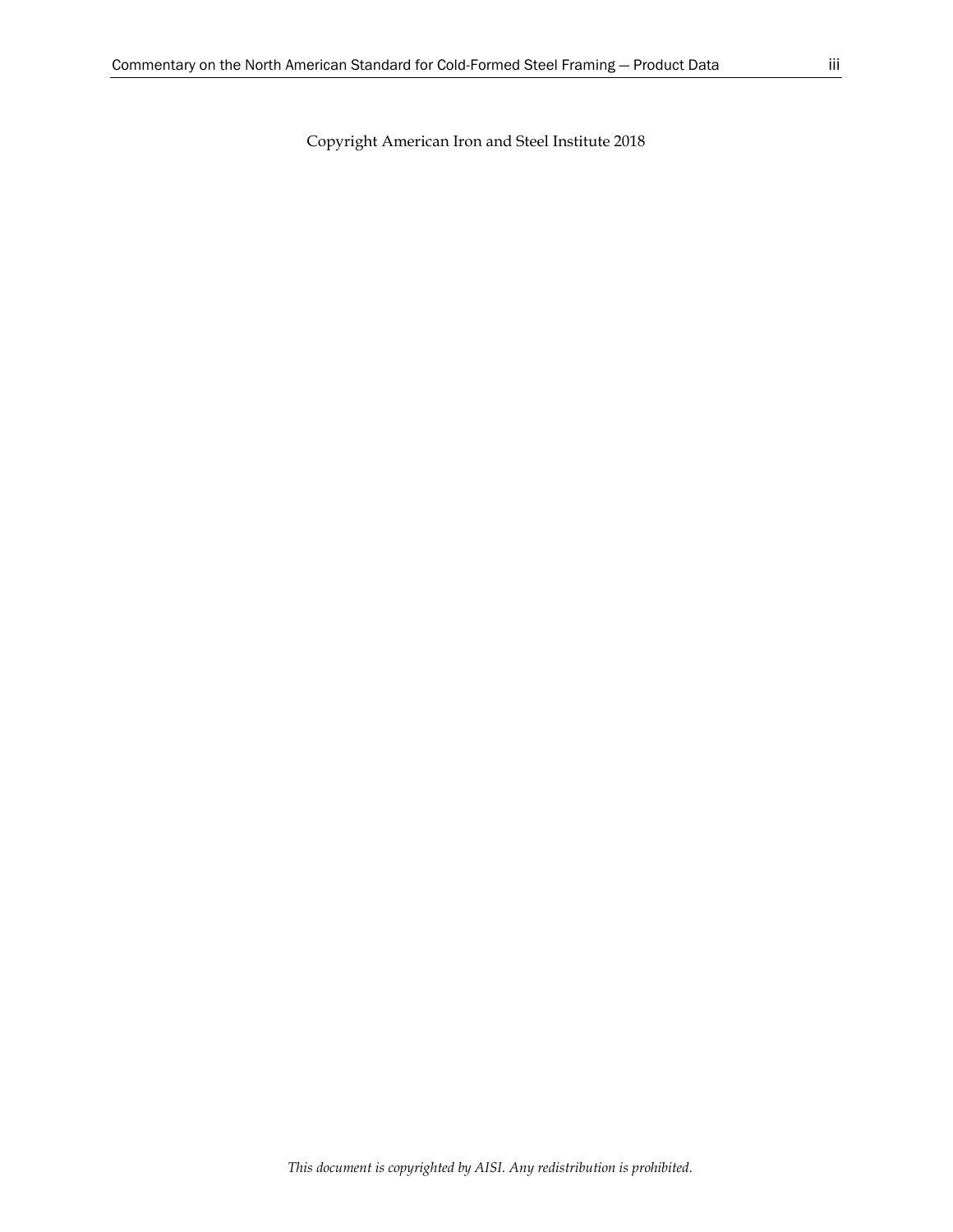### PREFACE

This *Commentary* is intended to facilitate the use and provide an understanding of the background of AISI S201, *North American Standard for Cold-Formed Steel Framing—Product Data*. The *Commentary* illustrates the substance and limitations of the various provisions of the standard.

In the *Commentary*, sections, equations, figures, and tables are identified by the same notation as used in the Standard. Words that are italicized are defined in the Standard. Terms included in square brackets are specific to Limit States Design (*LSD*) terminology.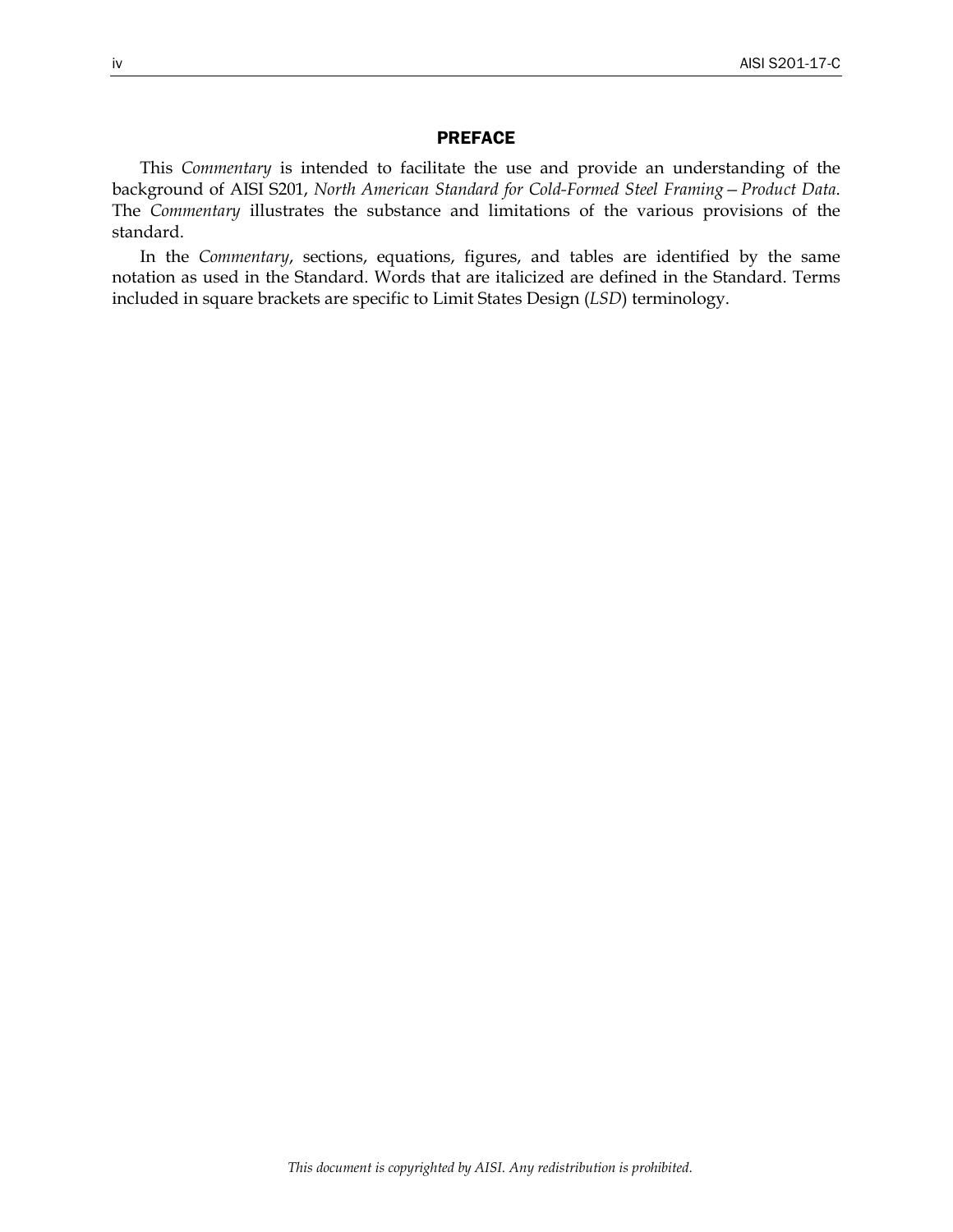# This Page is Intentionally Left Blank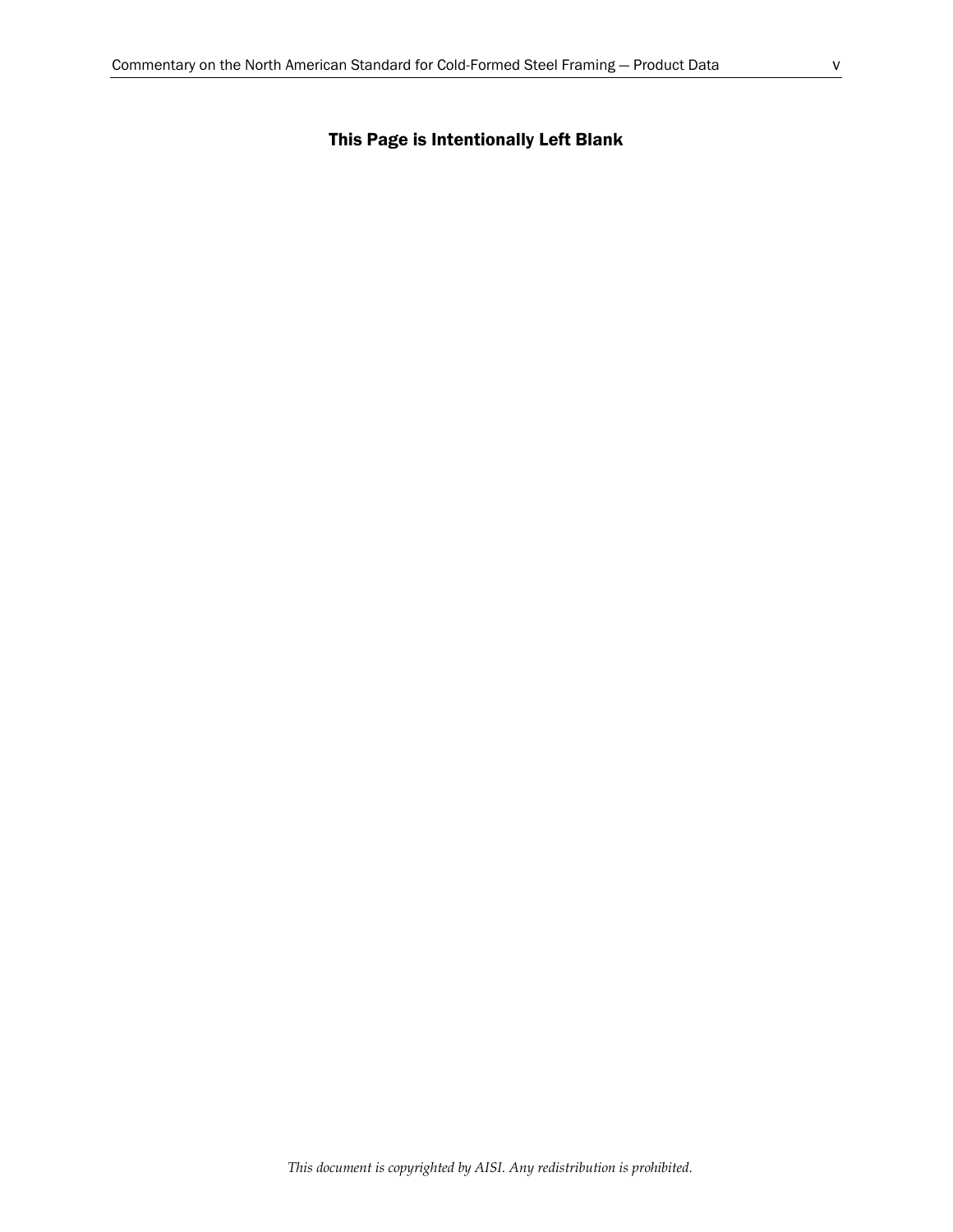## **TABLE OF CONTENTS**

# **COMMENTARY ON THE** NORTH AMERICAN STANDARD FOR COLD-FORMED STEEL FRAMING -**PRODUCT DATA**

| <b>PREFACE.</b>                                                                  |  |
|----------------------------------------------------------------------------------|--|
| <b>COMMENTARY ON THE NORTH AMERICAN STANDARD FOR COLD-FORMED STEEL FRAMING -</b> |  |
|                                                                                  |  |
| <b>GENERAL</b><br>А.                                                             |  |
| В.                                                                               |  |
|                                                                                  |  |
|                                                                                  |  |
|                                                                                  |  |
|                                                                                  |  |
|                                                                                  |  |
|                                                                                  |  |
|                                                                                  |  |
|                                                                                  |  |
|                                                                                  |  |
| <b>REFERENCES</b>                                                                |  |
|                                                                                  |  |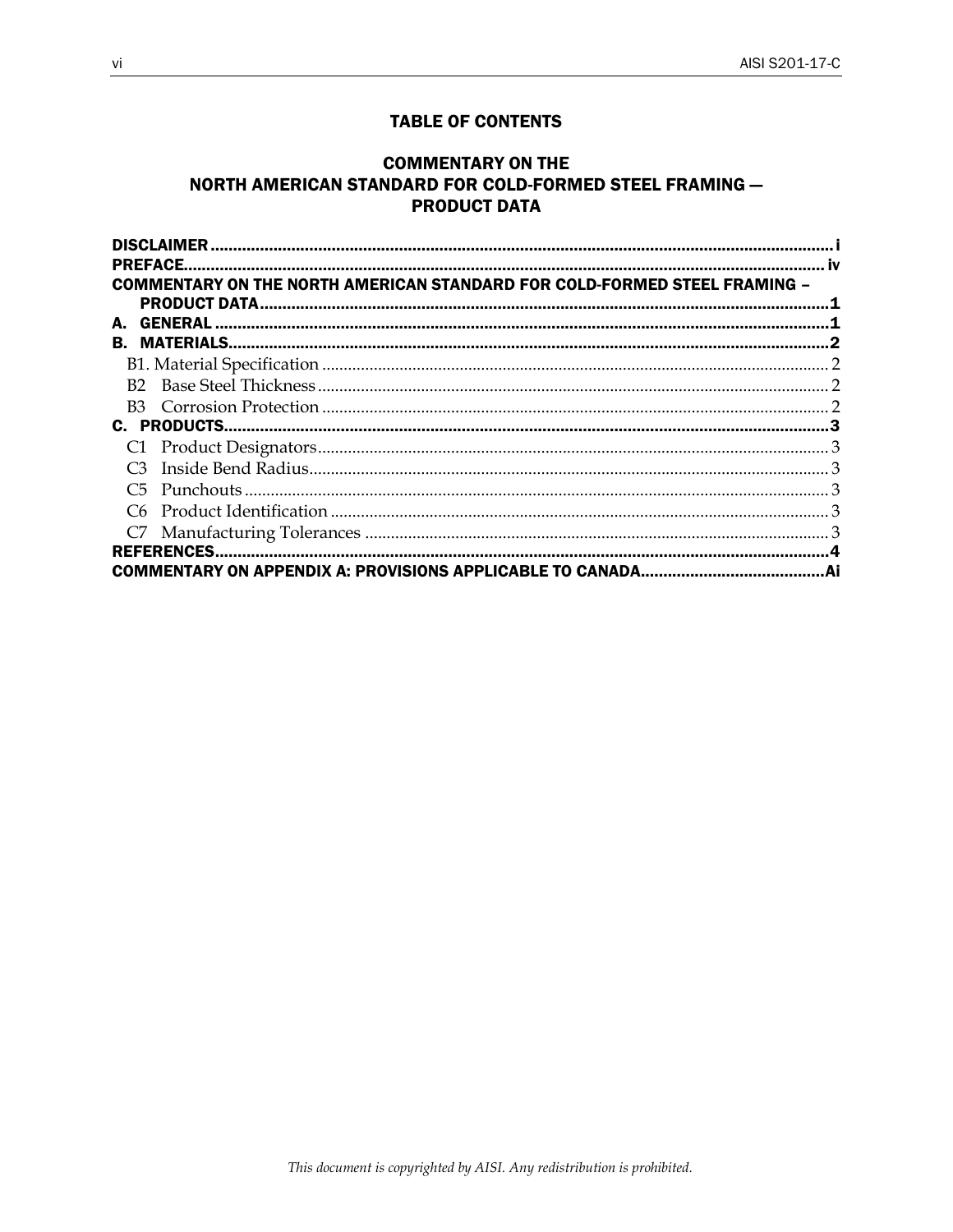# This Page is Intentionally Left Blank.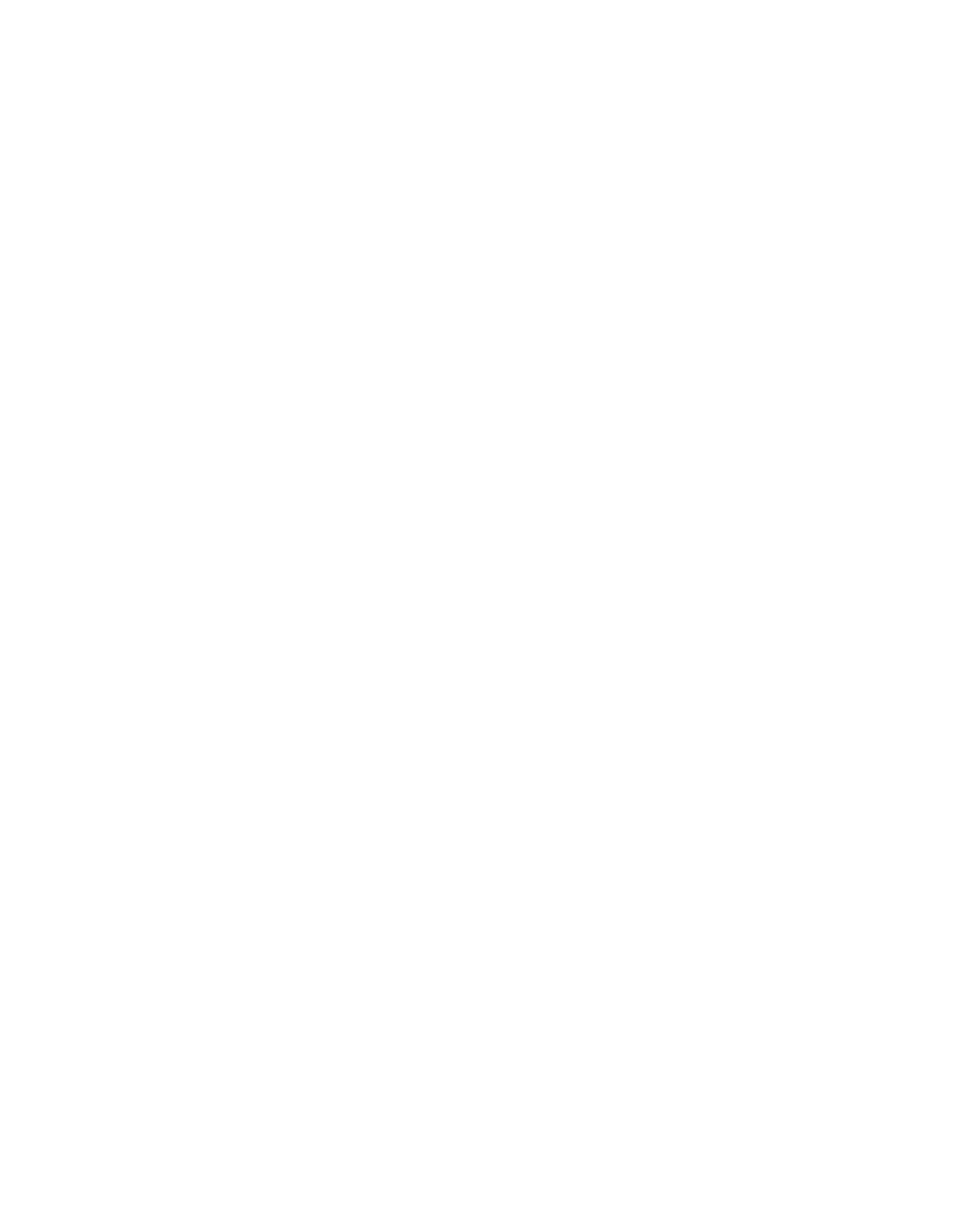# <span id="page-37-0"></span>COMMENTARY ON THE NORTH AMERICAN STANDARD FOR COLD-FORMED STEEL FRAMING – PRODUCT DATA

### <span id="page-37-1"></span>A. GENERAL

AISI S201 is intended to establish and encourage the production and use of standardized products in the United States, Canada and Mexico. As such, the Standard applies to *structural members* and *nonstructural members* utilized in *cold-formed steel* framing applications within a practical and industry accepted range of *base steel thicknesses* and covers the most common and readily available shapes and dimensions.

The Standard does not intend to stifle innovation. As such, it states, "This Standard shall not preclude the use of other products not meeting the criteria herein, when the other products demonstrate equivalent performance for the intended use to those specified in this Standard."

In 2015, AISI S240, *North American Standard for Cold-Formed Steel Structural Framing*, was published, which integrated the following AISI Standards:

- AISI S200-12, *North American Standard for Cold-Formed Steel Framing-General Provisions* (AISI, 2012b)
- AISI S210-07 (2012), *North American Standard for Cold-Formed Steel Framing–Floor and Roof System Design* (Reaffirmed 2012) (AISI, 2012c)
- AISI S211-07(2012), *North American Standard for Cold-Formed Steel Framing–Wall Stud Design* (Reaffirmed 2012) (AISI, 2012d)
- AISI S212-07(2012), *North American Standard for Cold-Formed Steel Framing–Header Design* (Reaffirmed 2012) (AISI, 2012e)
- AISI S213-07w/S1-09(2012), *North American Standard for Cold-Formed Steel Framing– Lateral Design with Supplement 1* (Reaffirmed 2012) (AISI, 2012f)
- AISI S214-12, *North American Standard for Cold-Formed Steel Framing–Truss Design* (AISI, 2012g)

Consequently, AISI S240 has superseded all previous editions of the above-mentioned individual AISI Standards.

In 2017, the provision that the Standard applies to applications where the specified minimum *base steel thickness* is between 18 mils (0.0179 inches)(0.455 mm) and 118 mils (0.1180 inches) (2.997 mm) was replaced by "*light-frame construction*" to be consistent with the scope of AISI S240.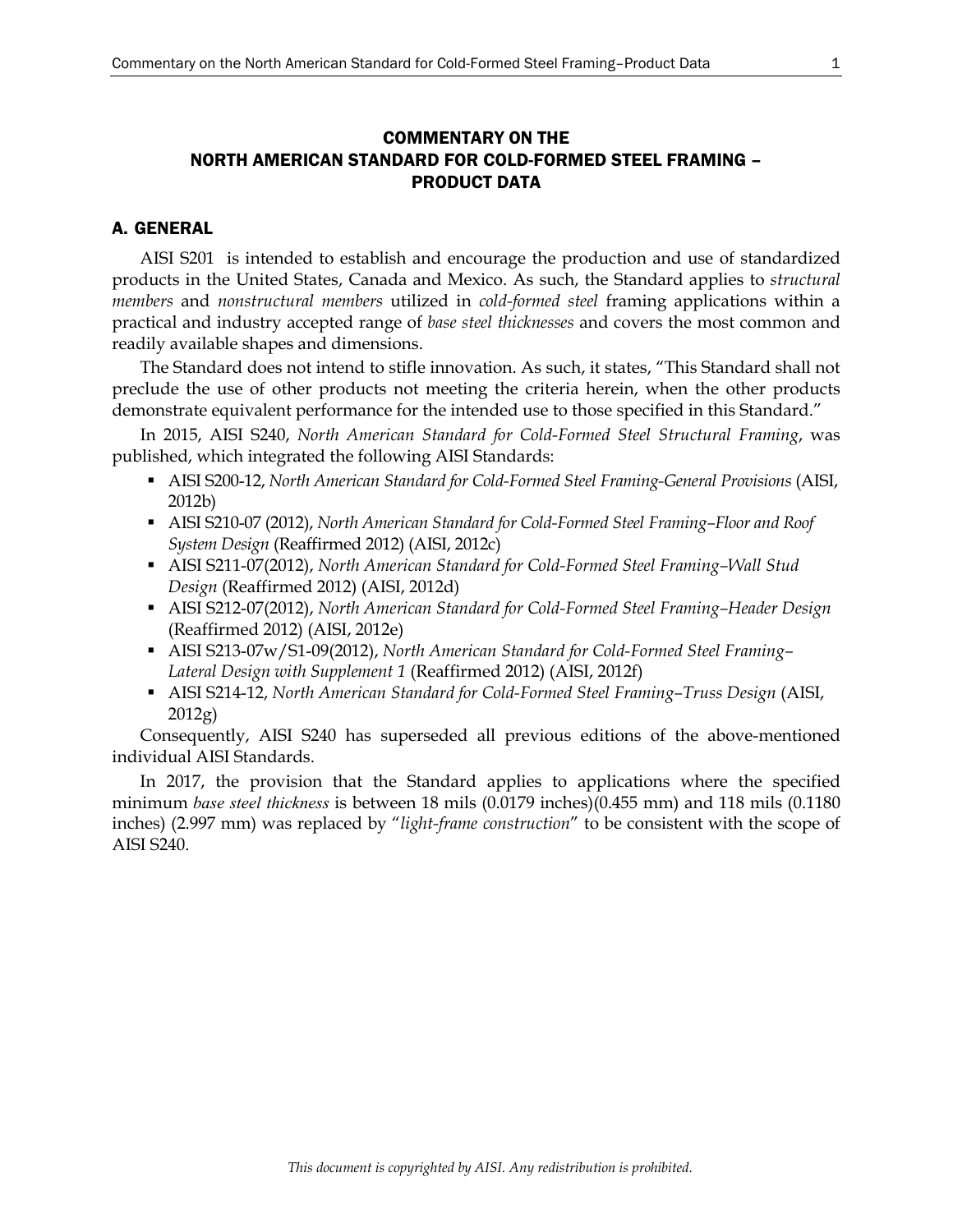### <span id="page-38-0"></span>B. MATERIALS

### <span id="page-38-1"></span>B1. Material Specification

In 2012, as part of an exercise to synchronize all relevant codes and specifications, provisions of this section for *structural members* were moved to AISI S200 (AISI 2012b) Section A3 and provisions for *nonstructural members* were moved to AISI S220 (AISI, 2011) Section A4. In 2015, AISI S200 was integrated into AISI S240.

### <span id="page-38-2"></span>B2 Base Steel Thickness

Gauge thickness is an obsolete method of specifying sheet and strip thickness. Gauge numbers are only a very rough approximation of steel thickness and should not be used to order, design or specify any sheet or strip product. Listed in Table B2-2 are the common thicknesses equivalents for gauge numbers used with *cold-formed steel* framing. Note that these thickness equivalents do not conform to gauge systems used for other *cold-formed sheet steel* products (e.g. steel deck, ductwork and cladding).

| Reference Gauge Numbers         |                                      |  |  |  |  |
|---------------------------------|--------------------------------------|--|--|--|--|
| Designation<br><b>Thickness</b> | Gauge Number<br>(for reference only) |  |  |  |  |
| 18                              | 25                                   |  |  |  |  |
| 27                              | 22                                   |  |  |  |  |
| 30                              | 20 - Drywall <sup>1</sup>            |  |  |  |  |
| 33                              | 20 - Structural 1                    |  |  |  |  |
| 43                              | 18                                   |  |  |  |  |
| 54                              | 16                                   |  |  |  |  |
| 68                              | 14                                   |  |  |  |  |
| 97                              | 12                                   |  |  |  |  |
| 118                             | 10                                   |  |  |  |  |

| Table B2-2                     |  |  |
|--------------------------------|--|--|
| <b>Reference Gauge Numbers</b> |  |  |

 $\frac{1}{1}$  Historically, 20 gauge material has been furnished in two different thicknesses for structural and drywall (nonstructural) applications.

The values for metric (mm) steel thickness in Tables B2-1 and B2-2 (minimum and design thicknesses) in the Standard are converted from the calculated U.S. Customary (inch) values rounded to 1/1000 inch. This means that the metric *base steel thickness* will not be exactly 95% of the metric *design thickness*.

### <span id="page-38-3"></span>B3 Corrosion Protection

In 2012, as part of an exercise to synchronize all relevant codes and specifications, provisions of this section for *structural members* were moved to AISI S200 (AISI, 2012b) Section A4 and provisions for *nonstructural members* were moved to AISI S220 (AISI, 2011) Section A5. In 2015, AISI S200 was integrated into AISI S240.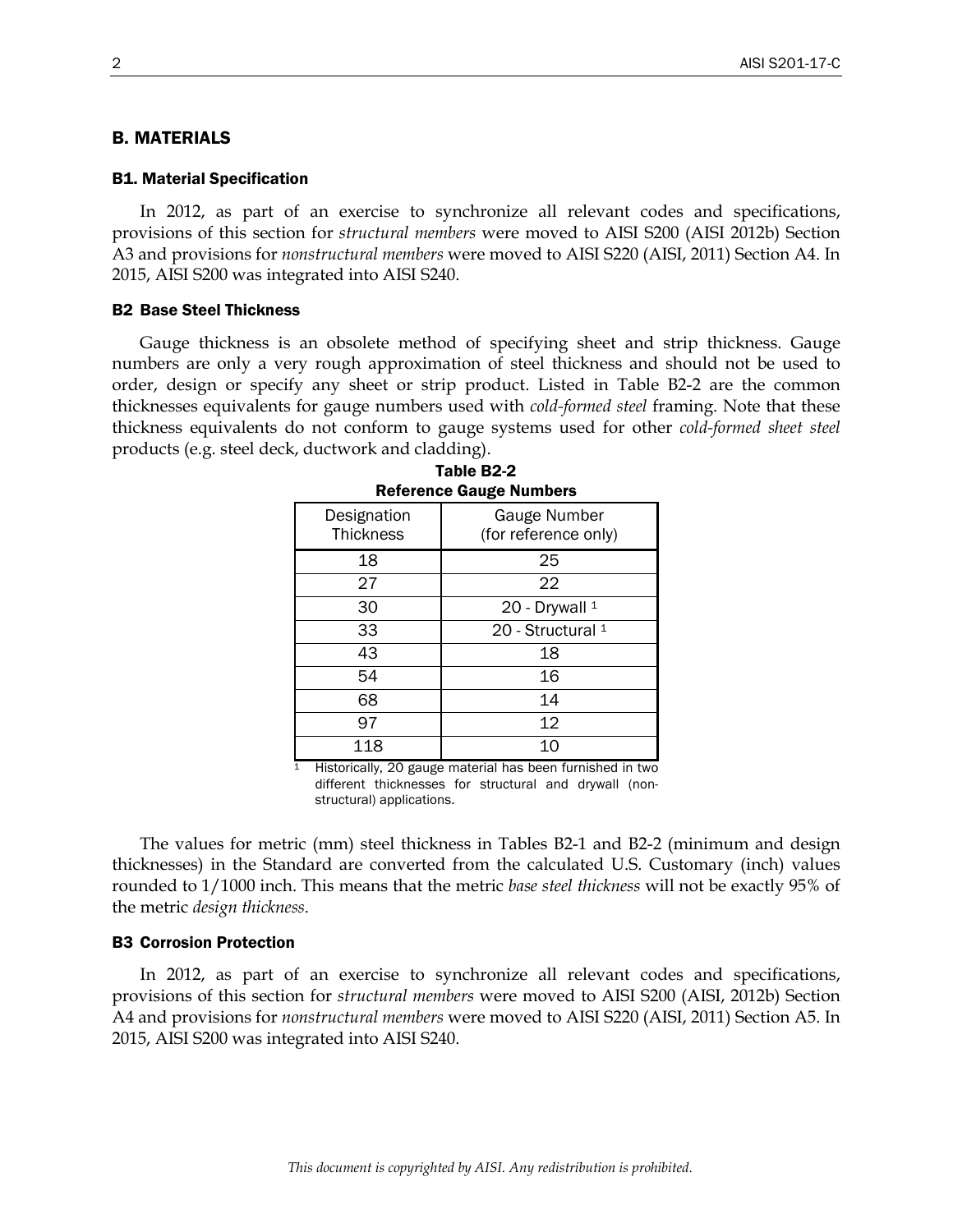### <span id="page-39-0"></span>C. PRODUCTS

### <span id="page-39-1"></span>C1 Product Designators

The Standard has adopted a standard designator system for identifying *cold-formed steel* framing members. The intent for using a standard designator system was to overcome the varied designators that were produced by each individual manufacturer. In addition, the designator is used to identify not only a specific *cold-formed steel* framing member, but also in identifying the section properties of that same member through the use of the manufacturer's product technical information documents.

The following presents an example of the standard designator for a *cold-formed steel stud*:

350S162-33 represents a member with the following:



 **350S162-33**

### <span id="page-39-2"></span>C3 Inside Bend Radius

The U.S. Customary (inch) values for design inside bend radius in Table C3-1 of the Standard are based on standard industry practice, which is the maximum of 3/32 – t/2 or 1.5t, truncated after the fourth decimal place (t = *design thickness*). The values for metric (mm) design inside bend radius in Table C3-1 are converted from the computed U.S. Customary (inch) values.

### <span id="page-39-3"></span>C5 Punchouts

Size and spacing requirements for factory *punchouts* (perforations) are included in this Standard to encourage standardization and facilitate the development of load and span tables based on punched members. The manufacturer may deviate from these requirements, provided that the manufacturer specifies the *punchout* size and spacing and furnishes data to demonstrate compliance with AISI S240 (AISI, 2015) and AISI S100 [CSA S136], (AISI, 2012a; CSA, 2012). These limitations are intended for the manufactured product, not for additional *web* holes provided by others in the field.

### <span id="page-39-4"></span>C6 Product Identification

In 2012, as part of an exercise to synchronize all relevant codes and specifications, provisions of this section for *structural members* were moved to AISI S200 (AISI, 2012b) Section A5.5 and provisions for *nonstructural members* were moved to AISI S220 (AISI, 2011) Section A6.5. In 2015, AISI S200 was integrated into AISI S240.

### <span id="page-39-5"></span>C7 Manufacturing Tolerances

In 2012, as part of an exercise to synchronize all relevant codes and specifications, provisions of this section for *structural members* were moved to AISI S200 (AISI, 2012b) Section A5.4 and provisions for *nonstructural members* were moved to AISI S220 (AISI, 2011) Section A6.4. In 2015, AISI S200 was integrated into AISI S240.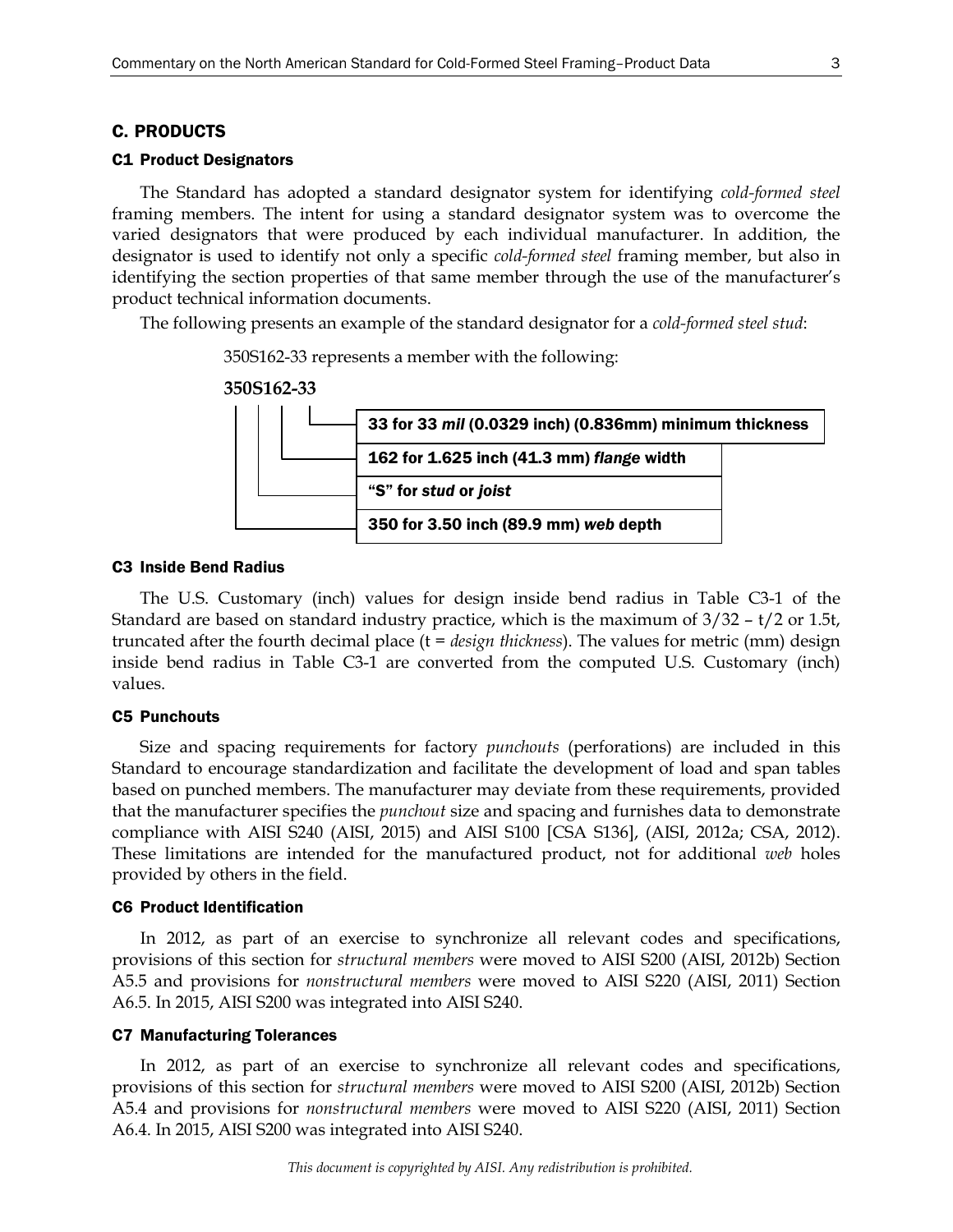### <span id="page-40-0"></span>**REFERENCES**

(AISI, 2012a), AISI S100-12, *North American Specification for the Design of Cold-Formed Steel Structural Members*, American Iron and Steel Institute, Washington, DC, 2012.

(AISI, 2012b), AISI S200-12, *North American Standard for Cold-Formed Steel Framing - General Provisions*, American Iron and Steel Institute, Washington, DC, 2012.

(AISI, 2012c), AISI S210-07 (2012), *North American Standard for Cold-Formed Steel Framing–Floor and Roof System Design* (Reaffirmed 2012), American Iron and Steel Institute, Washington, DC, 2012.

(AISI, 2012d), AISI S211-07(2012), *North American Standard for Cold-Formed Steel Framing–Wall Stud Design* (Reaffirmed 2012), American Iron and Steel Institute, Washington, DC, 2012.

(AISI, 2012e), AISI S212-07(2012), *North American Standard for Cold-Formed Steel Framing–Header Design* (Reaffirmed 2012), American Iron and Steel Institute, Washington, DC, 2012.

(AISI, 2012f), AISI S213-07w/S1-09(2012), *North American Standard for Cold-Formed Steel Framing– Lateral Design with Supplement 1* (Reaffirmed 2012), American Iron and Steel Institute, Washington, DC, 2012.

(AISI, 2012g), AISI S214-12, *North American Standard for Cold-Formed Steel Framing–Truss Design*, American Iron and Steel Institute, Washington, DC, 2012.

(AISI, 2011), AISI S220-11, *North American Standard for Cold-Formed Steel Framing - Nonstructural Members*, American Iron and Steel Institute, Washington, DC, 2011.

(CSA, 2012), CAN/CSA S136-12, *North American Specification for the Design of Cold-Formed Steel Structural Members*, Canadian Standards Association, Mississauga, Ontario, Canada, 2012.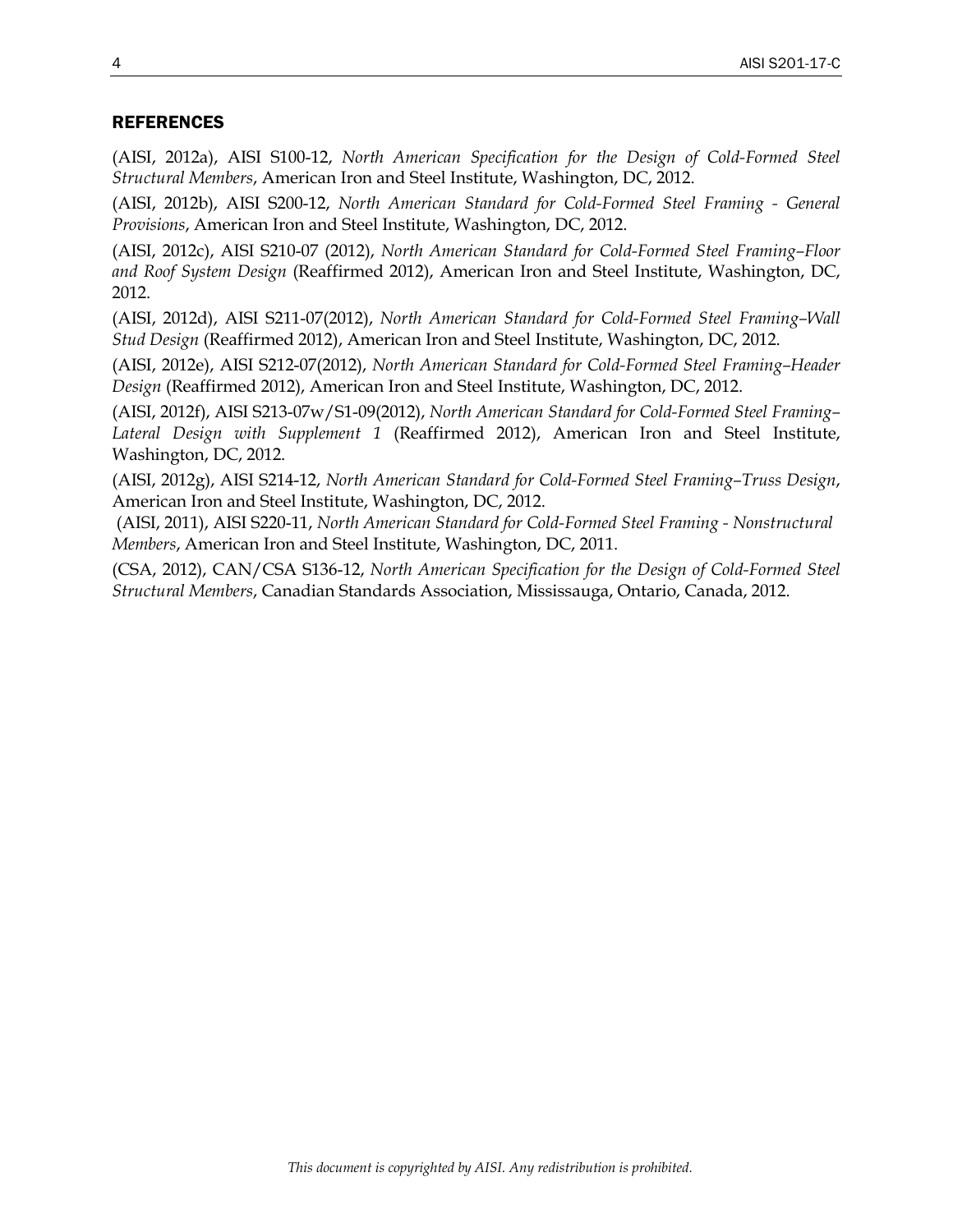

Commentary on Appendix A: Provisions Applicable to Canada

2017 EDITION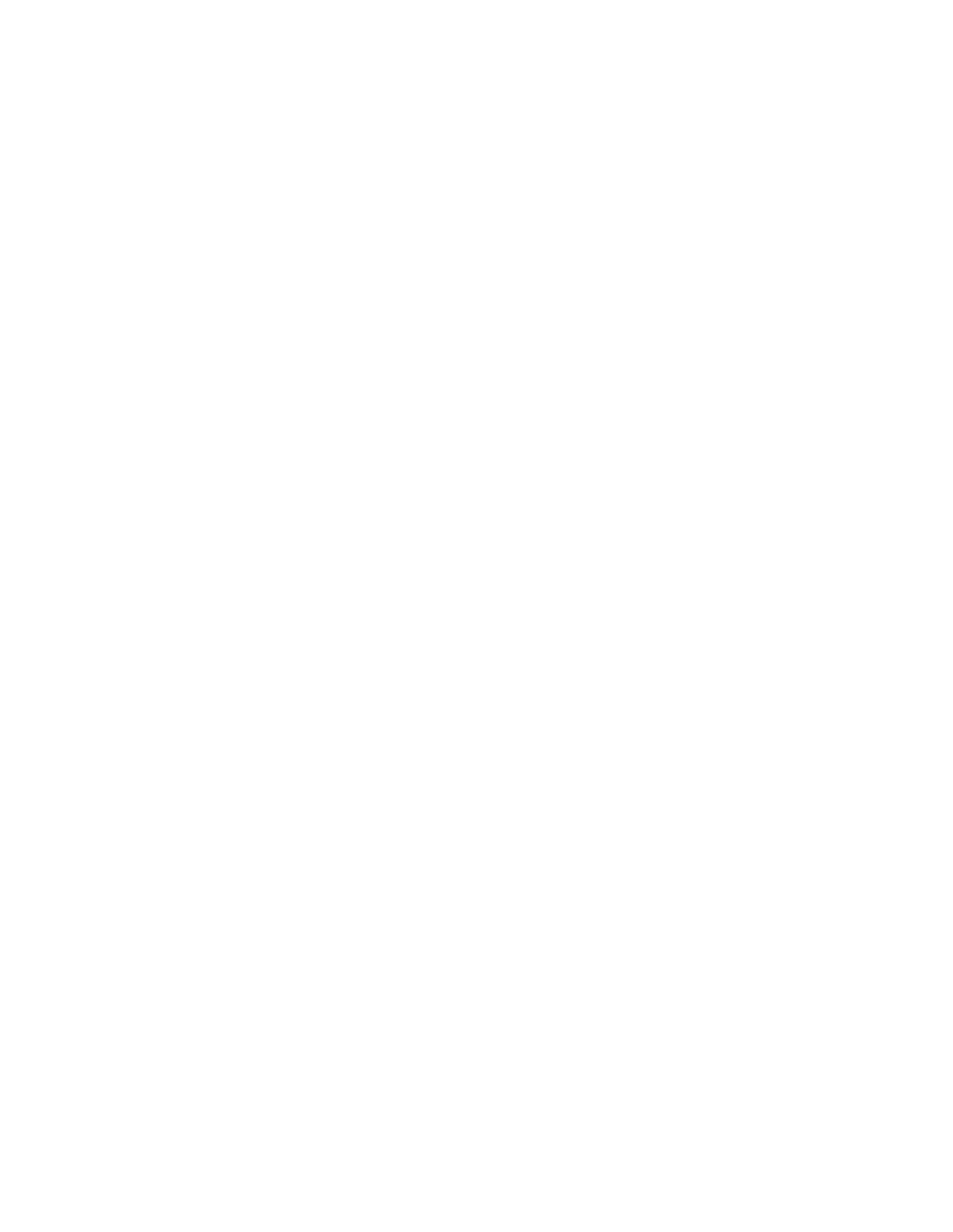# This Page is Intentionally Left Blank.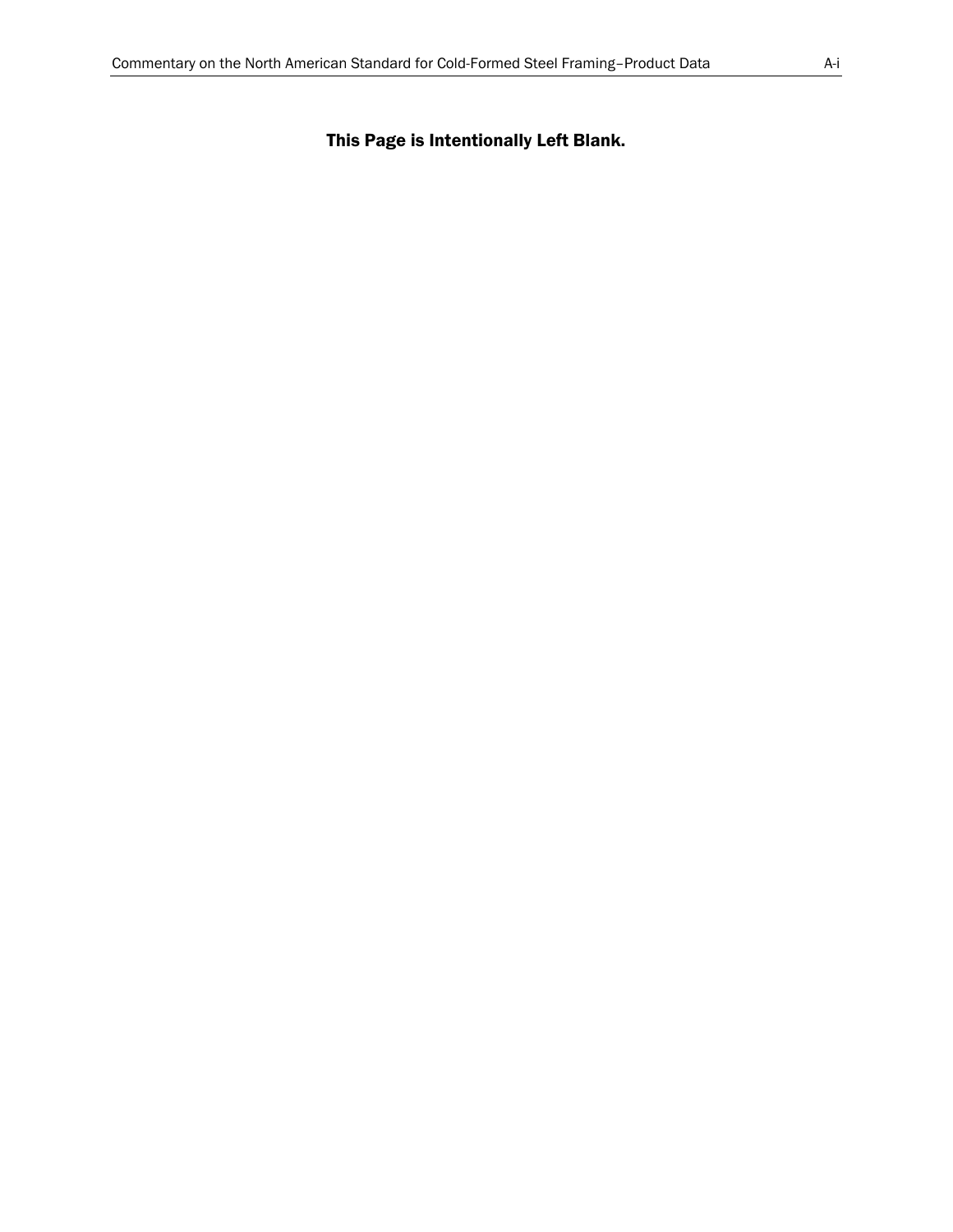## COMMENTARY ON APPENDIX A: PROVISIONS APPLICABLE TO CANADA

In 2012, Appendix A was added, which contains additional provisions that are applicable only to Canada.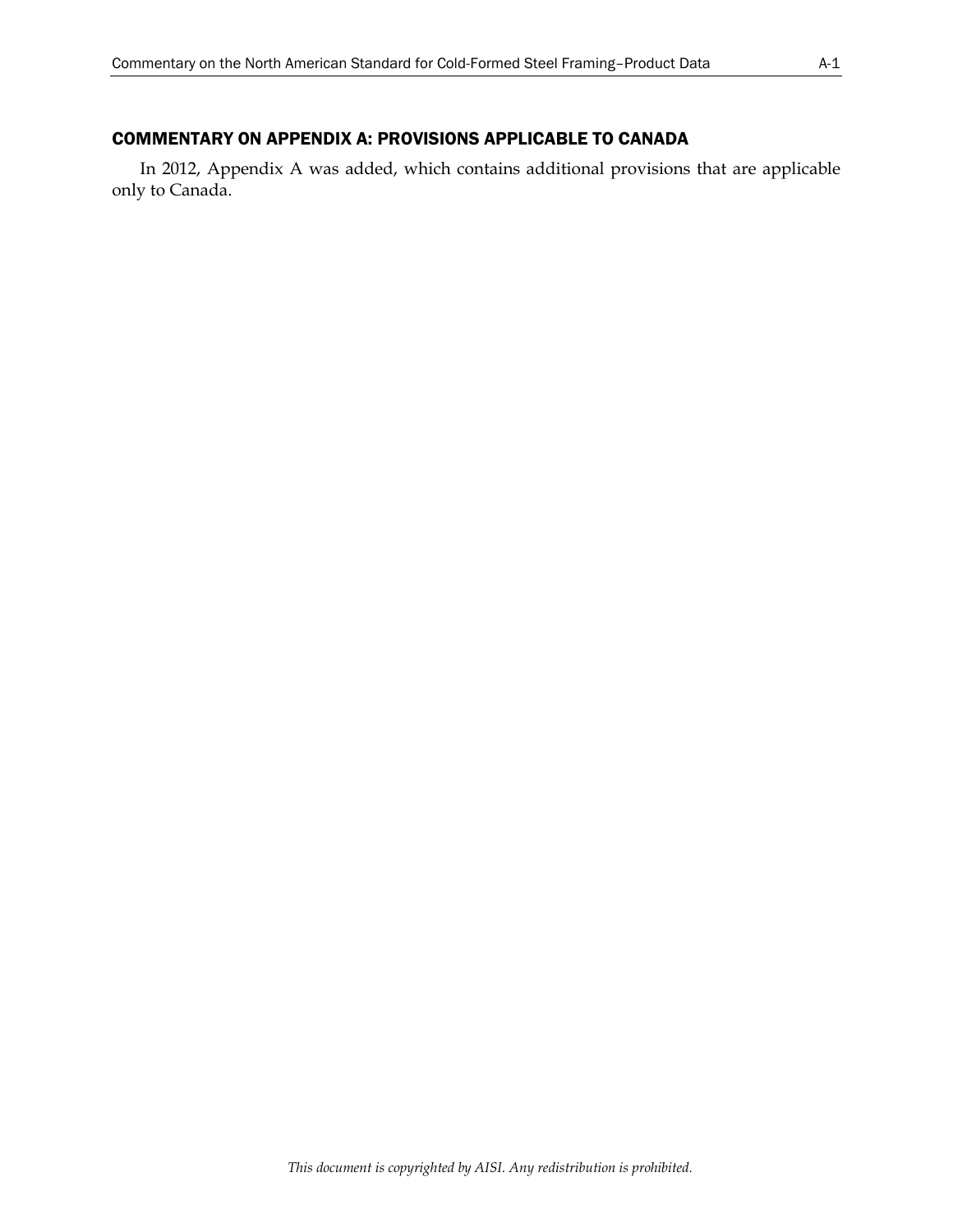

25 Massachusetts Avenue, NW **| American** 25 Massac<br>| **Iron and Steel** Suite 800<br>| **Institute** Washington Washington, DC 20001 www.steel.org